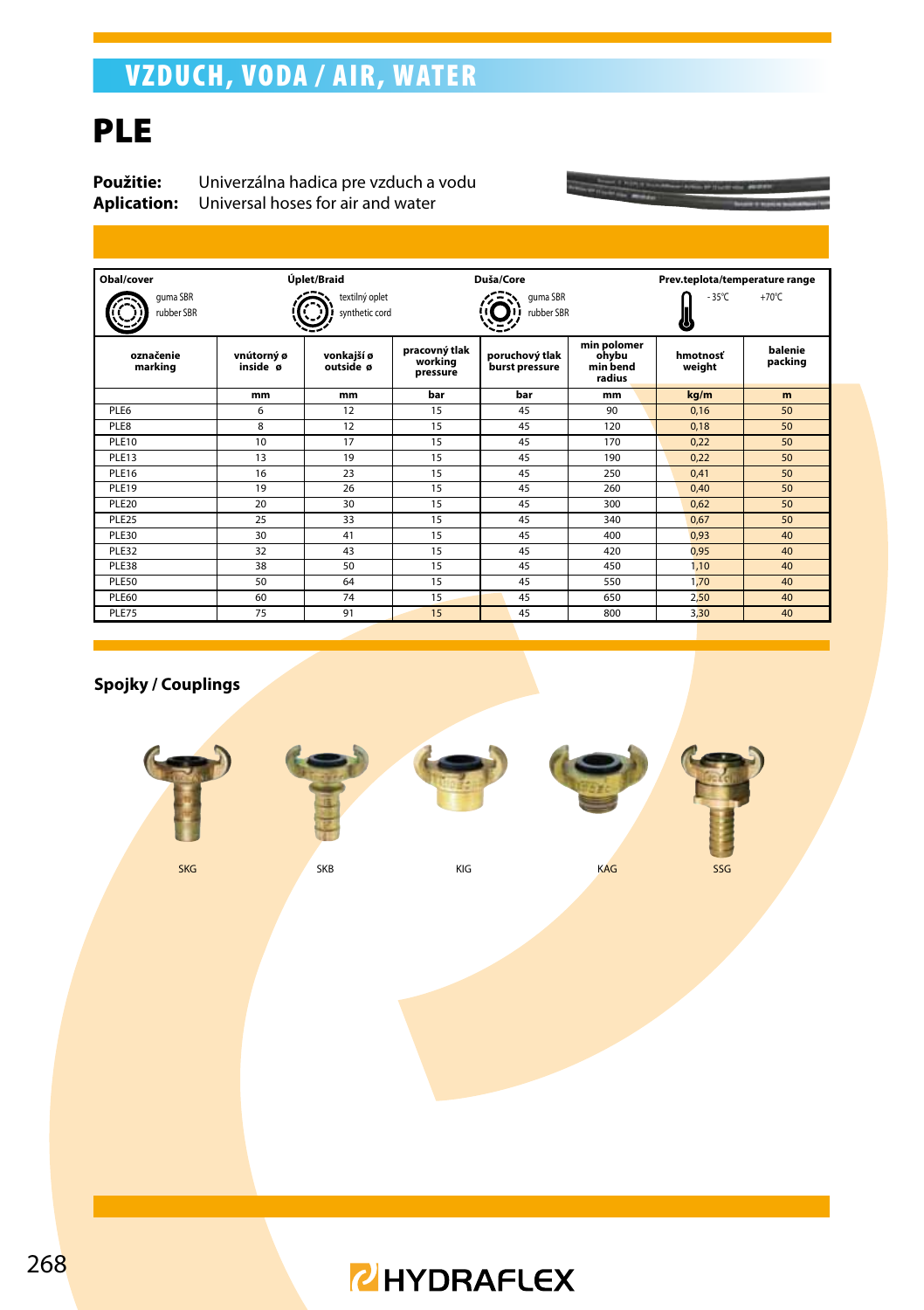## PL 1 S

**Použitie:** Hadica na vodu a vzduch. Doprava priemyselnej vody a vzduchu s obsahom oleja.



**Aplication:** Water and air hose. Suitable for oil-laden air.

| Obal/cover                                                                                                                                                                                                 |                        | Úplet/Braid                                       |                                      | Duša/Core                                                                                                            |                                         | Prev.teplota/temperature range |                    |
|------------------------------------------------------------------------------------------------------------------------------------------------------------------------------------------------------------|------------------------|---------------------------------------------------|--------------------------------------|----------------------------------------------------------------------------------------------------------------------|-----------------------------------------|--------------------------------|--------------------|
| SBR/EPDM, čierny, hladký, odolný poveter-<br>nostným podmienkam. Pre DN > 32 SBR,<br>odtlačok textilu na povrchu.<br>SBR/EPDM, black, smooth, weather resis-<br>tant. For ID > 32mm SBR, cloth impression. |                        | textilná priadza, ovin<br>synthetic yarn, wrapped |                                      | SBR/NR, čierna, hladká, vhodná<br>pre vzduch s obsahom oleja<br>SBR/NR, black, smooth, suitable<br>for oil-laden air | $-30^{\circ}$ C<br>IJ                   | $+80^{\circ}$ C                |                    |
| označenie<br>marking                                                                                                                                                                                       | vnútorný ø<br>inside ø | vonkaiší ø<br>outside ø                           | pracovný tlak<br>working<br>pressure | poruchový<br>tlak<br>burst pressure                                                                                  | min polomer<br>ohybu<br>min bend radius | hmotnosť<br>weight             | balenie<br>packing |
|                                                                                                                                                                                                            | mm                     | mm                                                | bar                                  | bar                                                                                                                  | mm                                      | kg/m                           | m                  |
| PL 1 S 5                                                                                                                                                                                                   | 5.0                    | 11.4                                              | 20                                   | 60                                                                                                                   | 45                                      | 0.11                           | 50                 |
| PL 1 S 6                                                                                                                                                                                                   | 6.0                    | 14,0                                              | 20                                   | 60                                                                                                                   | 60                                      | 0.17                           | 50                 |
| PL 1 S 6.3                                                                                                                                                                                                 | 6.3                    | 12.7                                              | 20                                   | 60                                                                                                                   | 60                                      | 0.13                           | 50                 |
| PL <sub>15A8</sub>                                                                                                                                                                                         | 8.0                    | 14.4                                              | 20                                   | 60                                                                                                                   | 80                                      | 0.16                           | 50                 |
| <b>PL 1 S B8</b>                                                                                                                                                                                           | 8.0                    | 16.0                                              | 20                                   | 60                                                                                                                   | 80                                      | 0,22                           | 50                 |
| PL1SC8                                                                                                                                                                                                     | 8.0                    | 17.0                                              | 20                                   | 60                                                                                                                   | 80                                      | 0.24                           | 50                 |
| PL 1 S A10                                                                                                                                                                                                 | 10.0                   | 17.0                                              | 20                                   | 60                                                                                                                   | 100                                     | 0.21                           | 50                 |
| PL 1 S B10                                                                                                                                                                                                 | 10.0                   | 19.0                                              | 20                                   | 60                                                                                                                   | 100                                     | 0.27                           | 50                 |
| PL 1 S 12,5                                                                                                                                                                                                | 12,5                   | 20,5                                              | 20                                   | 60                                                                                                                   | 75                                      | 0,28                           | 50                 |
| PL 1 S 13                                                                                                                                                                                                  | 13,0                   | 22,0                                              | 20                                   | 60                                                                                                                   | 80                                      | 0,34                           | 50                 |
| PL 1 S 16                                                                                                                                                                                                  | 16.0                   | 25.0                                              | 20                                   | 60                                                                                                                   | 100                                     | 0.39                           | 50                 |
| PL 1 S A 19                                                                                                                                                                                                | 19.0                   | 26,0                                              | 20                                   | 60                                                                                                                   | 120                                     | 0.34                           | 50                 |
| PL 1 S B19                                                                                                                                                                                                 | 19,0                   | 29,0                                              | 20                                   | 60                                                                                                                   | 120                                     | 0.49                           | 50                 |
| PL 1 S C19                                                                                                                                                                                                 | 19.0                   | 30.0                                              | 20                                   | 60                                                                                                                   | 120                                     | 0.57                           | 50                 |
| PL 1 S A25                                                                                                                                                                                                 | 25.0                   | 35,0                                              | 20                                   | 60                                                                                                                   | 150                                     | 0.63                           | 50                 |
| PL 1 S B25                                                                                                                                                                                                 | 25.0                   | 37,0                                              | 20                                   | 60                                                                                                                   | 150                                     | 0.79                           | 50                 |
| PL 1 S 32                                                                                                                                                                                                  | 32,0                   | 45,0                                              | 20                                   | 60                                                                                                                   | 190                                     | 1,07                           | 50                 |
| PL 1 S 38                                                                                                                                                                                                  | 38.0                   | 50.0                                              | 20 <sup>2</sup>                      | 60                                                                                                                   | 350                                     | 1.20                           | 40                 |
| PI 1 S 40                                                                                                                                                                                                  | 40.0                   | 52,0                                              | 20 <sup>2</sup>                      | 60                                                                                                                   | 400                                     | 1,20                           | 40                 |
| PL 1 S 50                                                                                                                                                                                                  | 50,0                   | 64,0                                              | 20                                   | 60                                                                                                                   | 500                                     | 1,55                           | 40                 |
| PL 1 S 75                                                                                                                                                                                                  | 75.0                   | 95.0                                              | 20 <sub>0</sub>                      | 60                                                                                                                   | 650                                     | 2.00                           | 40                 |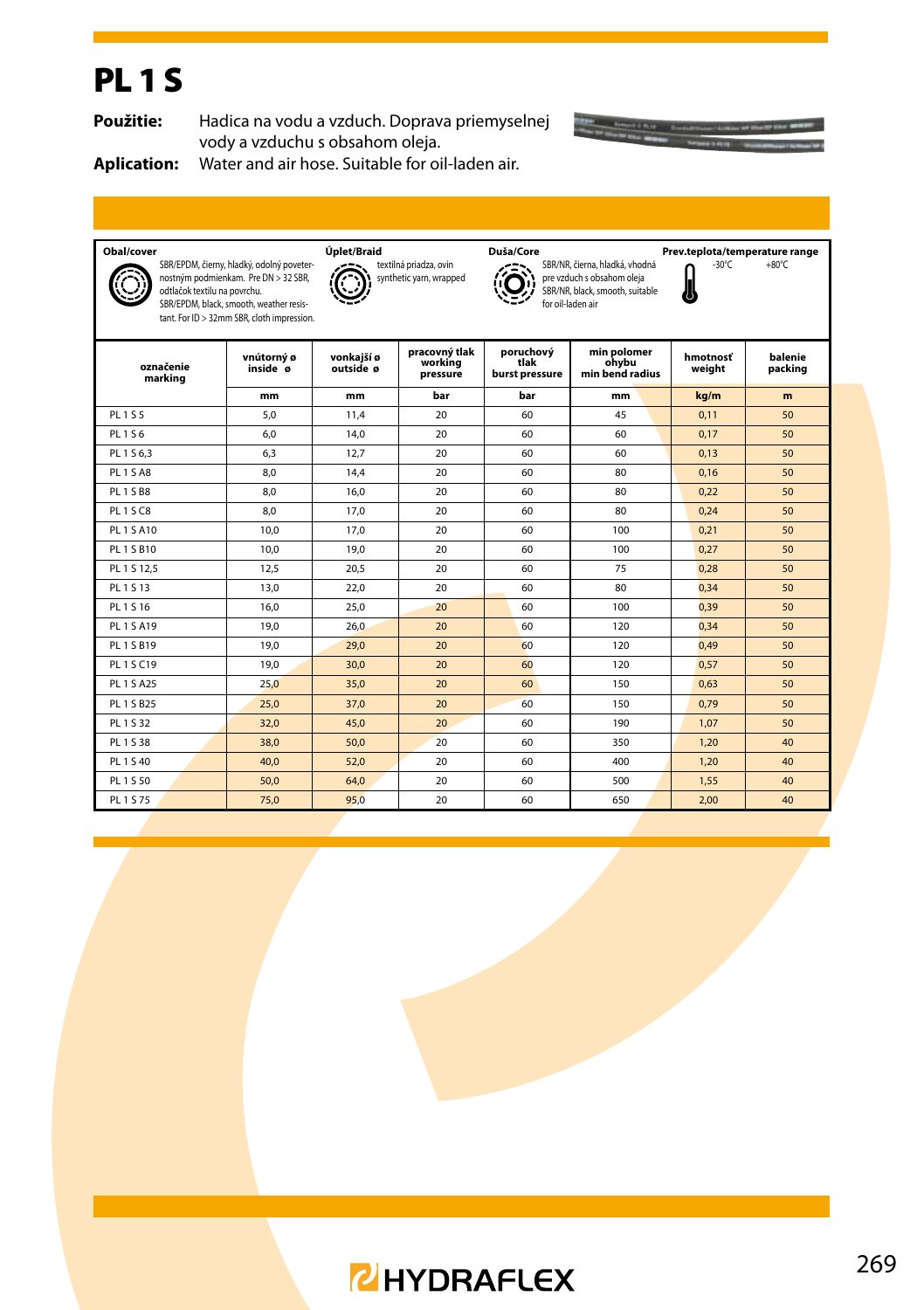#### TOR/10NL 71N

**Použitie:** Univerzálna hadica pre vzduch a vodu<br>**Aplication:** Universal hose for air and water **Aplication:** Universal hose for air and water

| Obal/cover                                                                                                                               | Úplet/Braid            |                                  | Duša/Core                         |                                  |                    | Prev.teplota/temperature range |
|------------------------------------------------------------------------------------------------------------------------------------------|------------------------|----------------------------------|-----------------------------------|----------------------------------|--------------------|--------------------------------|
| SBR, čierna, hladká,<br>odolná voči oderu a<br>poveternostným podmienkam<br>SBR, black, smooth, abrasion<br>and weather resistant rubber |                        | textilný oplet<br>synthetic cord |                                   | SBR, čierna<br>SBR, black        | $-20^{\circ}$ C    | $+70^{\circ}$ C                |
| označenie<br>marking                                                                                                                     | vnútorný ø<br>inside ø | vonkajší ø<br>outside ø          | pracovný tlak<br>working pressure | poruchový tlak<br>burst pressure | hmotnosť<br>weight | balenie<br>packing             |
|                                                                                                                                          | mm                     | mm                               | bar                               | bar                              | kg/m               | m                              |
| <b>TOR/10NL71N8</b>                                                                                                                      | 8                      | 15                               | 10                                | 30                               | 0.199              | 100                            |
| TOR/10NI 71N10                                                                                                                           | 10                     | 17                               | 10                                | 30                               | 0.227              | 100                            |
| TOR/10NL71N12                                                                                                                            | 12                     | 17                               | 10                                | 30                               | 0.176              | 100                            |
| TOR/10NI 71N13                                                                                                                           | 13                     | 19                               | 10                                | 30                               | 0.232              | 100                            |
| TOR/10NI 71N15                                                                                                                           | 15                     | 21                               | 10                                | 30                               | 0.260              | 100                            |
| TOR/10NL71N16                                                                                                                            | 16                     | 23                               | 10                                | 30                               | 0.330              | 100                            |
| TOR/10NL71N19                                                                                                                            | 19                     | 26                               | 10                                | 30                               | 0.381              | 100                            |
| TOR/10NL71N20                                                                                                                            | 20                     | 30                               | 10                                | 30                               | 0.591              | 100                            |
| TOR/10NL71N25A                                                                                                                           | 25                     | 33                               | 10                                | 30                               | 0.548              | 100                            |
| TOR/10NL71N25B                                                                                                                           | 25                     | 35                               | 10                                | 30                               | 0.709              | 100                            |
|                                                                                                                                          |                        |                                  |                                   |                                  |                    |                                |

 $C_{\text{flux}}$ 

**U**thor

n

#### TOR/20NL 71N

**Použitie:** Univerzálna hadica pre vzduch a vodu<br>**Aplication:** Universal hose for air and water **Aplication:** Universal hose for air and water

| Dbal/cover<br>oderu a poveternostným<br>podmienkam<br>weather resistant rubber | Úplet/Braid<br>SBR, čierny, hladký, odolný voči<br>SBR, black, smooth, abrasion and | textilný oplet<br>synthetic cord | Duša/Core                         | SBR, čierna, hladká guma,<br>odolná voči vzduchu<br>s čiastočkami oleja<br>SBR, black, smooth rubber,<br>resistant to air with traces<br>of oil mist |                    | Prev.teplota/temperature range<br>$+80^{\circ}$ C<br>$-30^{\circ}$ C |  |  |
|--------------------------------------------------------------------------------|-------------------------------------------------------------------------------------|----------------------------------|-----------------------------------|------------------------------------------------------------------------------------------------------------------------------------------------------|--------------------|----------------------------------------------------------------------|--|--|
| označenie<br>marking                                                           | vnútorný ø<br>inside ø                                                              | vonkaiší ø<br>outside ø          | pracovný tlak<br>working pressure | poruchový tlak<br>burst pressure                                                                                                                     | hmotnosť<br>weight | balenie<br>packing                                                   |  |  |
|                                                                                | mm                                                                                  | mm                               | bar                               | bar                                                                                                                                                  | kg/m               | m                                                                    |  |  |
| <b>TOR/20NL71N6</b>                                                            | 6                                                                                   | 14                               | 20                                | 60                                                                                                                                                   | 0.195              | 100                                                                  |  |  |
| <b>TOR/20NL71N8</b>                                                            | 8                                                                                   | 17                               | 20                                | 60                                                                                                                                                   | 0.265              | 100                                                                  |  |  |
| TOR/20NL71N10                                                                  | 10                                                                                  | 19                               | 20                                | 60                                                                                                                                                   | 0.325              | 100                                                                  |  |  |
| <b>TOR/20NL71N13</b>                                                           | 13                                                                                  | 23                               | 20                                | 60                                                                                                                                                   | 0.420              | 100                                                                  |  |  |
| <b>TOR/20NL71N16</b>                                                           | 16                                                                                  | 26                               | 20                                | 60                                                                                                                                                   | 0.490              | 100                                                                  |  |  |
| <b>TOR/20NL71N19</b>                                                           | 19                                                                                  | 30                               | 20                                | 60                                                                                                                                                   | 0.632              | 100                                                                  |  |  |
| <b>TOR/20NL71N25</b>                                                           | 25                                                                                  | 36                               | 20                                | 60                                                                                                                                                   | 0.840              | 100                                                                  |  |  |
|                                                                                |                                                                                     |                                  |                                   |                                                                                                                                                      |                    |                                                                      |  |  |

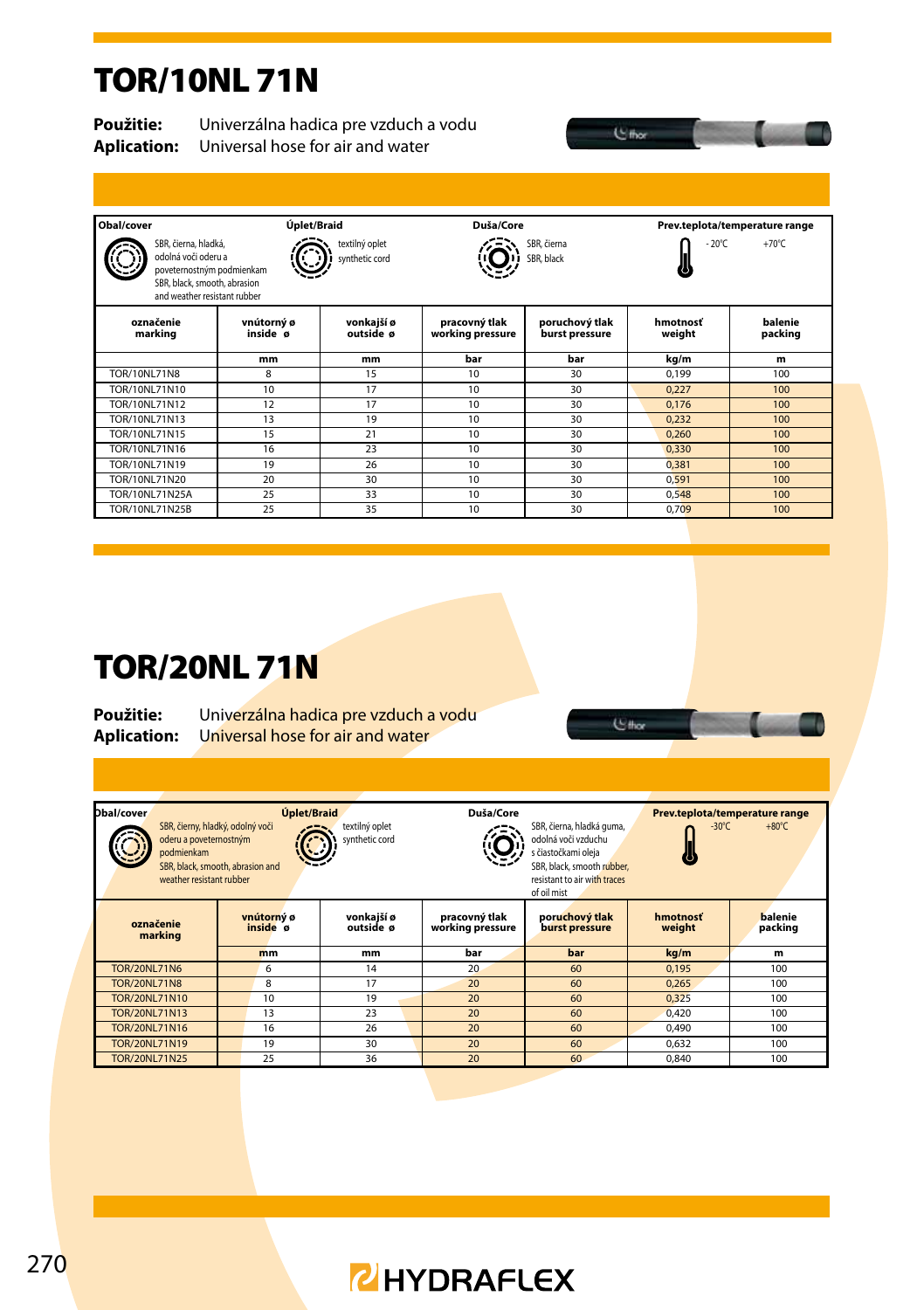#### AERTUB/20 10N

**Použitie:** Robustná tlaková hadica pre stlačený vzduch.<br>**Aplication:** Heavy duty hose for compressed air. Heavy duty hose for compressed air.



| Obal/cover<br>resistant rubber. Fabric impression. | SBR, čierny, hladký, odolný voči klimatickým<br>podmienkam a abrázii. Odtlačok potlače.<br>SBR, black, smooth, weather and abrasion | Úplet/Braid<br>Duša/Core<br>Prev.teplota/temperature range<br>silná textilná priadza<br>$+80 °C$<br>SBR, čierna, hladká guma<br>$-30^{\circ}$ C<br>high tensile textile plies<br>SBR, black smooth rubber |                                   |                                  |                    |                    |  |  |
|----------------------------------------------------|-------------------------------------------------------------------------------------------------------------------------------------|-----------------------------------------------------------------------------------------------------------------------------------------------------------------------------------------------------------|-----------------------------------|----------------------------------|--------------------|--------------------|--|--|
| označenie                                          | vnútorný ø<br>inside ø                                                                                                              | vonkaiší ø<br>outside ø                                                                                                                                                                                   | pracovný tlak<br>working pressure | poruchový tlak<br>burst pressure | hmotnosť<br>weight | balenie<br>packing |  |  |
| marking                                            | mm                                                                                                                                  | mm                                                                                                                                                                                                        | bar                               | bar                              | kg/m               | m                  |  |  |
| AERTUB/20 10N12                                    | 12                                                                                                                                  | 22                                                                                                                                                                                                        | 20                                | 60                               | 0.39               | 61                 |  |  |
| AFRTUB/20 10N13                                    | 13                                                                                                                                  | 23                                                                                                                                                                                                        | 20                                | 60                               | 0.41               | 61                 |  |  |
| AFRTUB/20 10N16                                    | 16                                                                                                                                  | 26                                                                                                                                                                                                        | 20                                | 60                               | 0.47               | 61                 |  |  |
| AERTUB/20 10N19                                    | 19                                                                                                                                  | 30                                                                                                                                                                                                        | 20                                | 60                               | 0.60               | 61                 |  |  |
| AERTUB/20 10N25                                    | 25                                                                                                                                  | 37                                                                                                                                                                                                        | 20                                | 60                               | 0.83               | 61                 |  |  |
| AFRTUB/20 10N30                                    | 30                                                                                                                                  | 44                                                                                                                                                                                                        | 20                                | 60                               | 1.25               | 61                 |  |  |
| AFRTUB/20 10N32                                    | 32                                                                                                                                  | 48                                                                                                                                                                                                        | 20                                | 60                               | 1,50               | 61                 |  |  |
| AFRTUB/20 10N35                                    | 35                                                                                                                                  | 51                                                                                                                                                                                                        | 20                                | 60                               | 1.60               | 61                 |  |  |
| AFRTUB/20 10N38                                    | 38                                                                                                                                  | 53                                                                                                                                                                                                        | 20                                | 60                               | 1.60               | 61                 |  |  |
| AFRTUB/20 10N40                                    | 40                                                                                                                                  | 56                                                                                                                                                                                                        | 20                                | 60                               | 1.80               | 61                 |  |  |
| AFRTUB/20 10N45                                    | 45                                                                                                                                  | 61                                                                                                                                                                                                        | 20                                | 60                               | 1.98               | 61                 |  |  |
| AERTUB/20 10N51                                    | 51                                                                                                                                  | 66                                                                                                                                                                                                        | 20                                | 60                               | 2.00               | 61                 |  |  |
| AFRTUB/20 10N60                                    | 60                                                                                                                                  | 76                                                                                                                                                                                                        | 20                                | 60                               | 2.30               | 61                 |  |  |
| AFRTUB/20 10N63                                    | 63                                                                                                                                  | 79                                                                                                                                                                                                        | 20                                | 60                               | 2.60               | 40                 |  |  |
| AERTUB/20 10N70                                    | 70                                                                                                                                  | 86                                                                                                                                                                                                        | 20                                | 60                               | 2.80               | 40                 |  |  |
| AFRTUB/20 10N76                                    | 76                                                                                                                                  | 92                                                                                                                                                                                                        | 20                                | 60                               | 3.05               | 40                 |  |  |
| AFRTUB/20 10N90                                    | 90                                                                                                                                  | 107                                                                                                                                                                                                       | 20                                | 60                               | 3.75               | 40                 |  |  |
| AERTUB/20 10N102                                   | 10 <sub>2</sub>                                                                                                                     | 120                                                                                                                                                                                                       | 20 <sub>2</sub>                   | 60                               | 4.30               | 40                 |  |  |
| AFRTUB/20 10N127                                   | 127                                                                                                                                 | 144                                                                                                                                                                                                       | 20                                | 60                               | 4.85               | 40                 |  |  |
| AERTUB/20 10N152                                   | 152                                                                                                                                 | 170                                                                                                                                                                                                       | 20                                | 60                               | 6,18               | 40                 |  |  |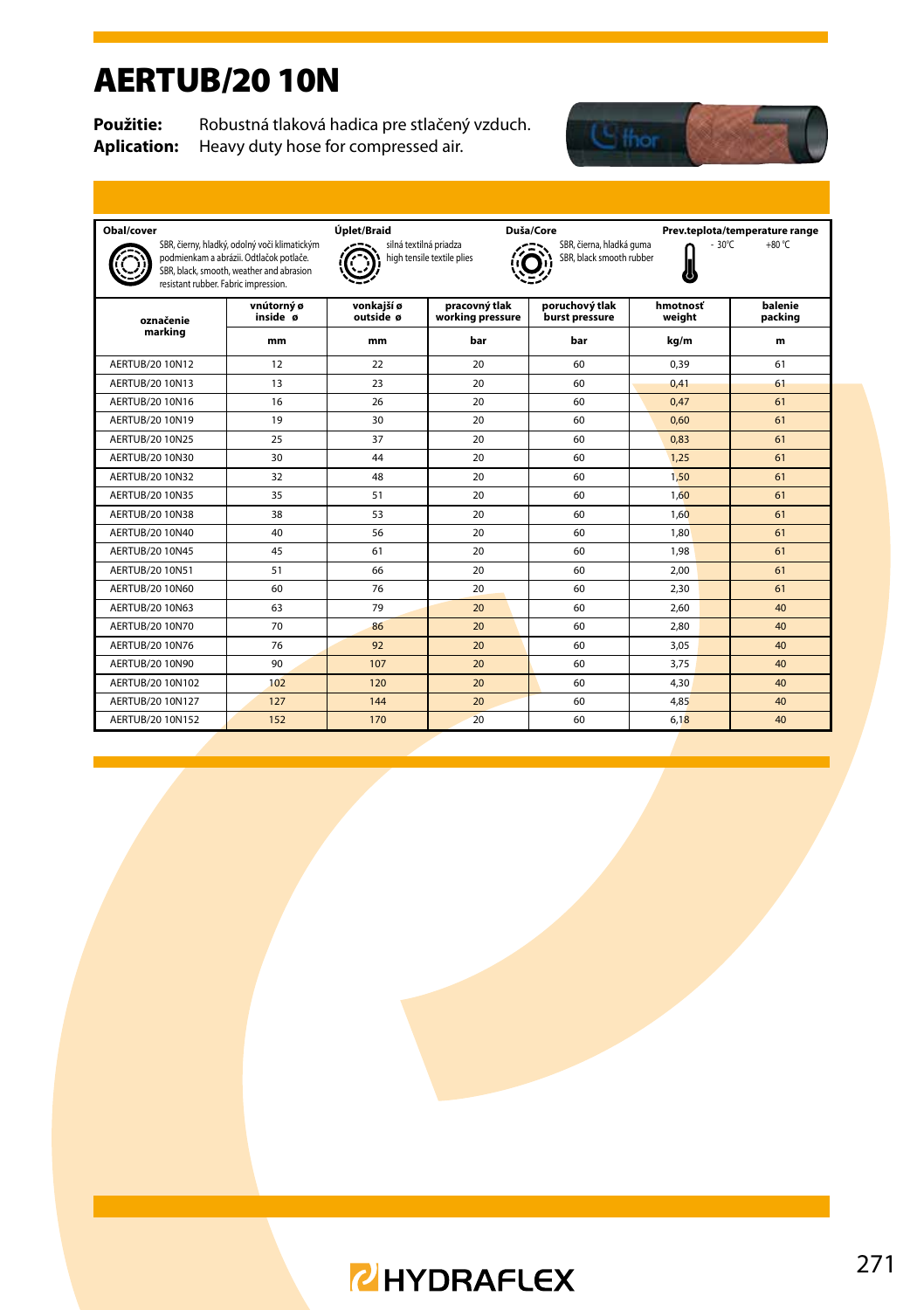## ARIANNA AC 20 BAR

**Použitie:** Hadica na stlačený vzduch, kompresory, vhodná ako dofukovacia hadica pre pneumatiky. Hadica je odolná rozptýleným olejom vo vzduchu.

ARIANNA A.C. 20 bar - COMPRESSED AIR - Made in

#### **Aplication:** Hose for compressed air and compressors, for inflating of tires. The hose is resistant to oil dispersed in the air.

| Obal/cover<br><b>PVC/NBR</b><br><b>PVC/NBR</b><br>82 | òш                     | Úplet/Braid<br>textilný oplet PES<br>synthetic cord PES |                                   | Duša/Core<br>PVC/NBR<br>PVC/NBR  | Prev.teplota/temperature range<br>$+80 °C$<br>$-10 °C$<br>c |                    |  |
|------------------------------------------------------|------------------------|---------------------------------------------------------|-----------------------------------|----------------------------------|-------------------------------------------------------------|--------------------|--|
| označenie<br>marking                                 | vnútorný ø<br>inside ø | vonkaiší ø<br>outside ø                                 | pracovný tlak<br>working pressure | poruchový tlak<br>burst pressure | hmotnosť<br>weight                                          | balenie<br>packing |  |
|                                                      | mm                     | mm                                                      | bar                               | bar                              | kg/m                                                        | m                  |  |
| ARIANA AC 20 BAR 5                                   | 5                      | 11                                                      | 20                                | 60                               | 0.028                                                       | 100                |  |





kompresný ventil / compression valve kompresný šrob / compression screw kompresný ventil s poistkou



compression valve with lock

## TUBI AIR PU

Použitie: **Doprava vzduchu – vhodná najmä pre rozvody** stlačeného vzduchu a na pripájanie pneumatické-

ho náradia **Aplication:** Air transport – suitable particularly for pressure air distribution and for connection of pneumatic tools

| <b>Obal/cover</b><br>Úplet/Braid<br>modrý, hladký, PVC/PU<br>blue, smooth, PVC/PU |                        |    | textilný oplet<br>synthetic cord |  | Duša/Core                                                                    | Prev.teplota/temperature range<br>$+60 °C$<br>$-25^{\circ}$ C |                    |                    |
|-----------------------------------------------------------------------------------|------------------------|----|----------------------------------|--|------------------------------------------------------------------------------|---------------------------------------------------------------|--------------------|--------------------|
| označenie<br>marking                                                              | vnútorný ø<br>inside ø |    | vonkaiší ø<br>outside ø          |  | pracovný tlak<br>poruchový tlak<br>working pressure<br><b>burst pressure</b> |                                                               | hmotnosť<br>weight | balenie<br>packing |
|                                                                                   |                        | mm | mm                               |  | bar                                                                          | bar                                                           | kg/m               | m                  |
| <b>TUBI AIR PU6</b>                                                               |                        | 6  | 10                               |  | 20                                                                           | 60                                                            | 0.067              | 200                |
| <b>TUBI AIR PU8</b>                                                               |                        | 8  | 12                               |  | 20                                                                           | 60                                                            | 0.084              | 150                |
| <b>TUBI AIR PU10</b>                                                              |                        | 10 | 14.5                             |  | 20                                                                           | 60                                                            | 0.115              | 100                |
| <b>TUBI AIR PU13</b>                                                              |                        | 13 | 19                               |  | 20<br>60                                                                     |                                                               | 0.201              | 50                 |

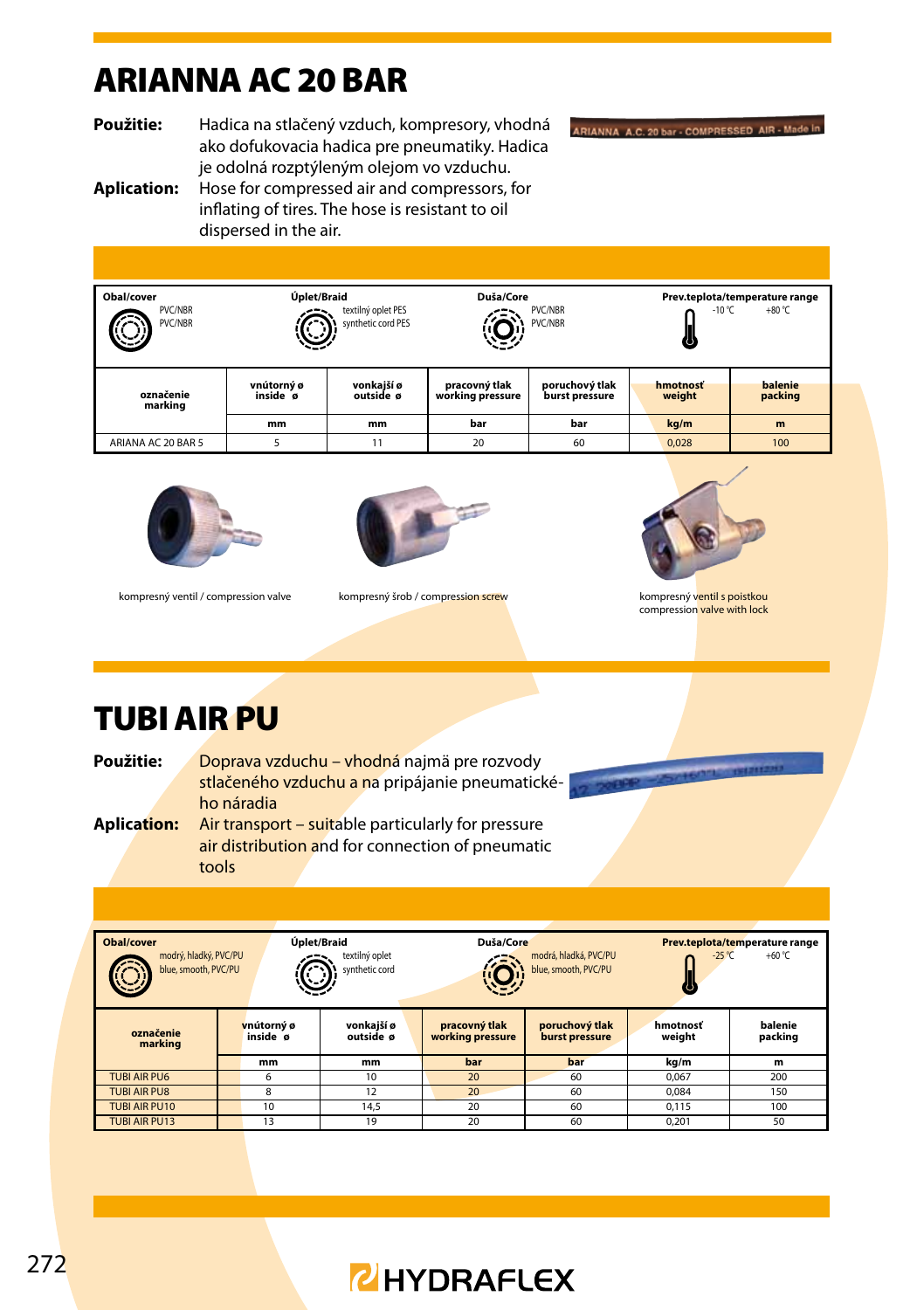#### Vzduch tubi air PVC

**Použitie:** Hadica určená pre rozvody stlačeného vzduchu a pripojovanie pneumatického náradia **Aplication:** Hose designed for compressed air and connecting pneumatic tools



Charles Charles

**Obal/cover Úplet/Braid Duša/Core Prev.teplota/temperature range**<br>Deserted and the settling only the settling of the settling of the settling of the settling of the settling of the settling of the settling of the se modrý, hladký, PVC textilný oplet modrá, hladká, PVC  $-25$  °C Ő, blue, smooth, PVC synthetic cord blue, smooth, PVC JJ **vnútorný ø vonkajší ø pracovný tlak poruchový tlak balenie označenie inside ø outside ø working pressure burst pressure packing marking mm mm bar bar m** vzduch tubi air PVC 6 6 12 20 60 10 vzduch tubi air PVC 9 9 9 15 17 17 51 50 vzduch tubi air PVC 13 13 19 15 45 50

#### **Blowflex**

| Použitie:   | Stavebníctvo, priemysel, preprava stlačeného |
|-------------|----------------------------------------------|
|             | vzduchu, pneumatické rozvody.                |
| Aplication: | Building industry and transportation of      |

compressed air, air pneumatic distributor.

| Úplet/Braid<br>Obal/cover<br>transparentný, modrý, PVC<br>polyesterové vlákno<br>transparent, blue, PVC<br>polvester fiber |                              |    |                         | Duša/Core | <b>PVC</b><br>PVC                 | Prev.teplota/temperature range<br>$-10 °C$<br>+60 $°C$ |                    |                    |
|----------------------------------------------------------------------------------------------------------------------------|------------------------------|----|-------------------------|-----------|-----------------------------------|--------------------------------------------------------|--------------------|--------------------|
| označenie<br>marking                                                                                                       | vnútorný ø<br>inside ø<br>mm |    | vonkajší ø<br>outside ø |           | pracovný tlak<br>working pressure | poruchový tlak<br>burst pressure                       | hmotnosť<br>weight | balenie<br>packing |
|                                                                                                                            |                              |    | mm                      |           | bar                               | bar                                                    | kg/m               | m                  |
| Blowflex 6                                                                                                                 |                              | 6  | 12                      |           | 20                                | 60                                                     | 0.110              | 25 a 50            |
| Blowflex 8                                                                                                                 |                              | 8  | 13                      |           | 20                                | 60                                                     | 0.105              | 25 a 50            |
| Blowflex 9                                                                                                                 |                              | 9  | 15                      |           | 20                                | 60                                                     | 0.145              | 25 a 50            |
| Blowflex 10                                                                                                                |                              | 10 | 16                      |           | 20                                | 60                                                     | 0.155              | 25 a 50            |
| Blowflex 12                                                                                                                |                              | 12 | 19                      |           | 20                                | 60                                                     | 0.220              | 25 a 50            |
| Blowflex 16                                                                                                                |                              | 16 | 23                      |           | 20                                | 60                                                     | 0.270              | 25 a 50            |
| Blowflex 19                                                                                                                |                              | 19 | 27                      |           | 18                                | 54                                                     | 0.370              | 25 a 50            |
| Blowflex 25                                                                                                                |                              | 25 | 32                      |           | 16                                | 48                                                     | 0.400              | 25 a 50            |

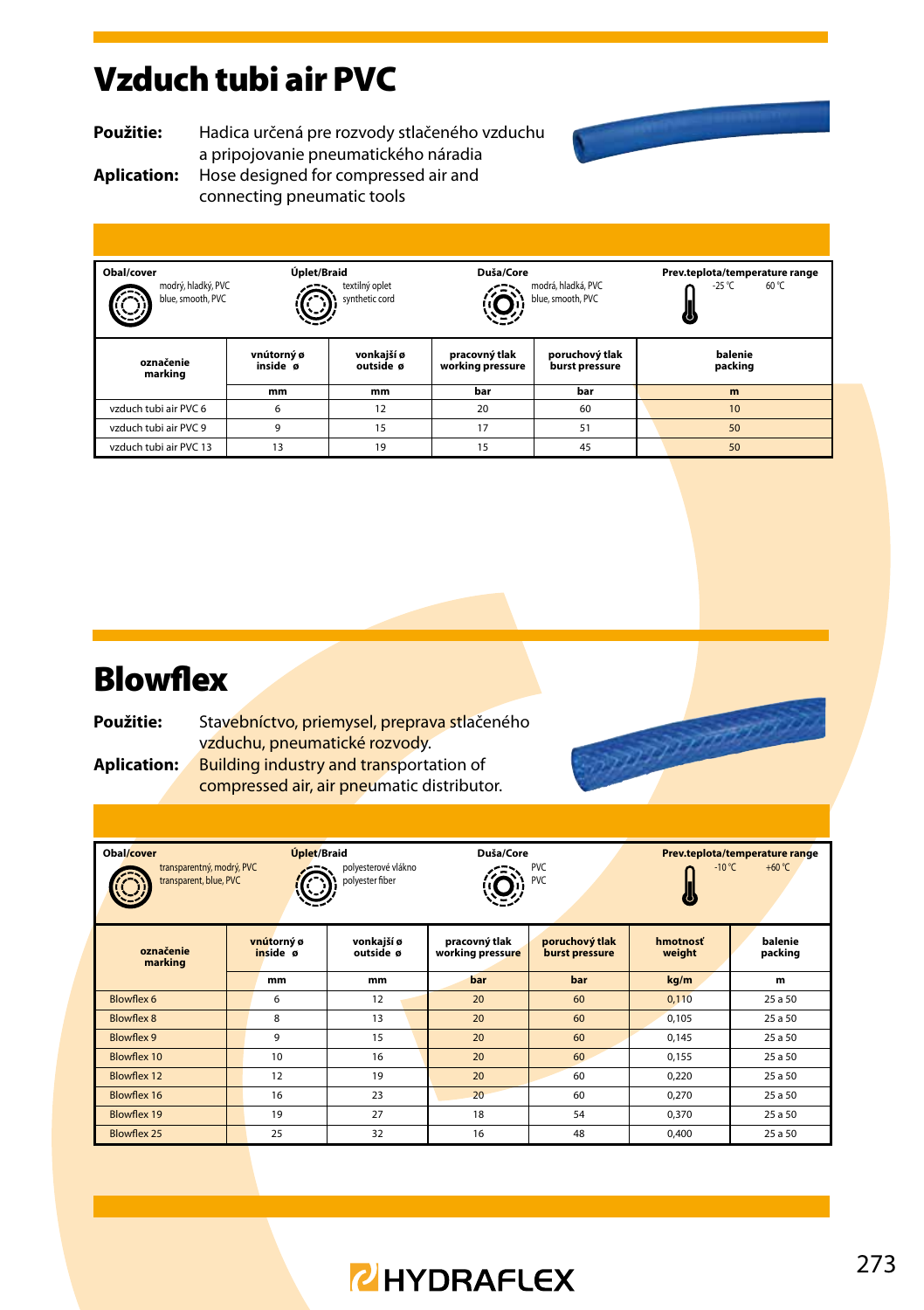## Lignum Clear

**Použitie:** Hadica na sanie vzduchu, práškov, jemných pilín,

prachu. Pre klimatizáciu, drevoobrábacie stroje, atď. **Aplication:** Very flexible vacuum hose, for industries, domestic vacuum cleaners, aerating and conditioning plants and suction of fumes, gas, etc.



| Obal/cover           |                        | Úplet/Braid                                                                       |      | Duša/Core                                 |                                            | Prev.teplota/temperature range |                    |  |  |
|----------------------|------------------------|-----------------------------------------------------------------------------------|------|-------------------------------------------|--------------------------------------------|--------------------------------|--------------------|--|--|
| PVC<br>PVC           |                        | protinárazová PVC špirála<br>anti-shock rigid PVC spiral                          |      | $-15^{\circ}$ C<br>+60 $°C$<br>PVC<br>PVC |                                            |                                |                    |  |  |
| označenie<br>marking | vnútorný ø<br>inside ø | celková hrúbka<br>hrúbka stenv<br>stenv<br>wall thickess<br><b>Wall thickness</b> |      | vákuum<br>vaccum                          | min polomer<br>ohvbu<br>min bend<br>radius | hmotnosť<br>weight             | balenie<br>packing |  |  |
|                      | mm                     | mm                                                                                | mm   | bar                                       | mm                                         | kg/m                           | m                  |  |  |
| Lignum Clear 20      | 20 <sub>0</sub>        | 2.2                                                                               | 0.50 | 0.40                                      | 40                                         | 0.100                          | 30                 |  |  |
| Lignum Clear 25      | 25                     | 2.2                                                                               | 0.50 | 0.30                                      | 40                                         | 0.105                          | 30                 |  |  |
| Lignum Clear 30      | 30                     | 2.4                                                                               | 0.50 | 0.30                                      | 40                                         | 0.140                          | 30 <sup>2</sup>    |  |  |
| Lignum Clear 32      | 32                     | 2,4                                                                               | 0,50 | 0,30                                      | 40                                         | 0.140                          | 30 <sup>2</sup>    |  |  |
| Lignum Clear 35      | 35                     | 2.4                                                                               | 0.50 | 0,30                                      | 40                                         | 0.170                          | 30                 |  |  |
| Lignum Clear 38      | 38                     | 2,5                                                                               | 0.50 | 0,30                                      | 50                                         | 0,195                          | 30                 |  |  |
| Lignum Clear 40      | 40                     | 2.6                                                                               | 0.50 | 0,30                                      | 60                                         | 0,200                          | 30                 |  |  |
| Lignum Clear 45      | 45                     | 2,6                                                                               | 0.50 | 0,25                                      | 80                                         | 0,245                          | 30                 |  |  |
| Lignum Clear 50      | 50                     | 3.0                                                                               | 0.50 | 0.25                                      | 90                                         | 0.290                          | 30 <sup>2</sup>    |  |  |
| Lignum Clear 55      | 55                     | 3.0                                                                               | 0.50 | 0.25                                      | 90                                         | 0.360                          | 30                 |  |  |
| Lignum Clear 60      | 60                     | 3.3                                                                               | 0.80 | 0.25                                      | 100                                        | 0.425                          | 30 <sup>2</sup>    |  |  |
| Lignum Clear 63      | 63                     | 3,3                                                                               | 0.80 | 0.25                                      | 100                                        | 0,460                          | 30 <sup>2</sup>    |  |  |
| Lignum Clear 70      | 70                     | 3,3                                                                               | 0,80 | 0,25                                      | 110                                        | 0,500                          | 30 <sup>2</sup>    |  |  |
| Lignum Clear 76      | 76                     | 3.4                                                                               | 0.80 | 0.25                                      | 110                                        | 0.550                          | 30 <sup>2</sup>    |  |  |
| Lignum Clear 80      | 80                     | 3,6                                                                               | 0,80 | 0,25                                      | 130                                        | 0,590                          | 30                 |  |  |
| Lignum Clear 90      | 90                     | 4,2                                                                               | 0.80 | 0.20                                      | 150                                        | 0.670                          | 30                 |  |  |
| Lignum Clear 100     | 100                    | 4,3                                                                               | 0.80 | 0,20                                      | 160                                        | 0,750                          | 30                 |  |  |
| Lignum Clear 110     | 110                    | 4,5                                                                               | 1.00 | 0.20                                      | 190                                        | 0.900                          | 30                 |  |  |
| Lignum Clear 120     | 120                    | 4,8                                                                               | 1,00 | 0,20                                      | 200                                        | 1,000                          | 30                 |  |  |
| Lignum Clear 127     | 127                    | 5.0                                                                               | 1.00 | 0.20                                      | 230                                        | 1,100                          | 30 <sup>2</sup>    |  |  |
| Lignum Clear 130     | 130                    | 5,0                                                                               | 1,00 | 0,20                                      | 250                                        | 1,200                          | 30                 |  |  |
| Lignum Clear 140     | 140                    | 5.2                                                                               | 1.00 | 0.20                                      | 260                                        | 1,300                          | 30 <sup>2</sup>    |  |  |
| Lignum Clear 150     | 150                    | 5.4                                                                               | 1.00 | 0,20                                      | 270                                        | 1,500                          | 20 <sup>2</sup>    |  |  |
| Lignum Clear 160     | 160                    | 6.0                                                                               | 1.00 | 0.10                                      | 280                                        | 1.670                          | 20                 |  |  |
| Lignum Clear 170     | 170                    | 6.0                                                                               | 1.00 | 0.10                                      | 285                                        | 1,750                          | 20 <sup>2</sup>    |  |  |
| Lignum Clear 180     | 180                    | 6,0                                                                               | 1,00 | 0,10                                      | 450                                        | 1,850                          | 20 <sup>2</sup>    |  |  |
| Lignum Clear 200     | 200                    | 6.0                                                                               | 1,20 | 0.10                                      | 600                                        | 2.200                          | 10 <sup>1</sup>    |  |  |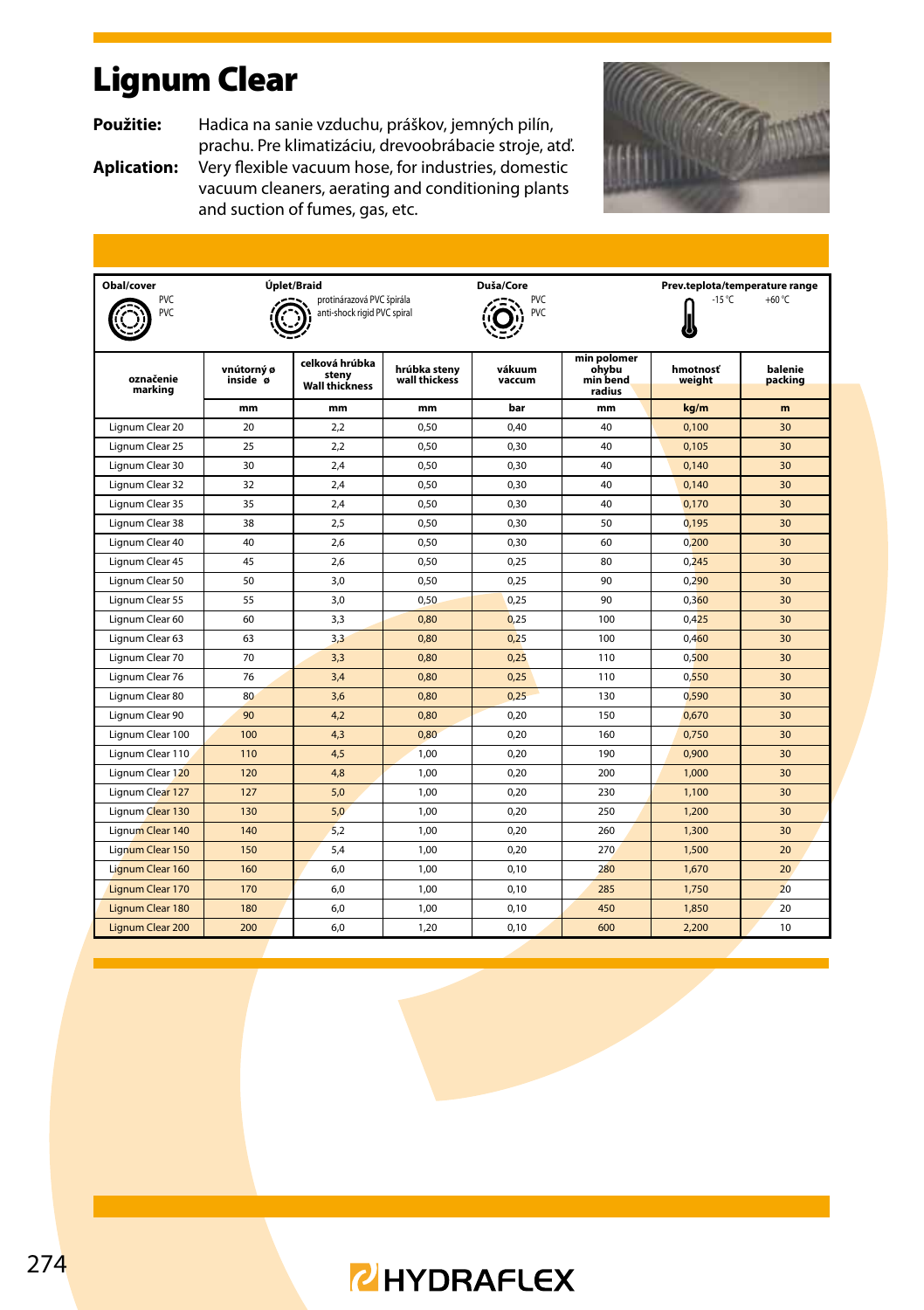## **EOLO**

**Použitie:** Hadica určená na odsávanie a transport vzduchu, prachu, teplých a menej agresívnych výparov a pár. Veľmi ľahká a flexibilná.



**Aplication:** Suction of air, fumes, gas, powders, sawing, dust. Very light and flexible.

| Obal/cover<br>PVC, sivý, zvlnený<br>PVC, grey, corrugated | Úplet/Braid            | protinárazová PVC špirála<br>anti-shock rigid PVC spiral |                                                      | Duša/Core<br>PVC hladká<br>PVC smooth | Prev.teplota/temperature range<br>$-10^{\circ}$ C<br>+50 $°C$ |                    |                    |  |  |
|-----------------------------------------------------------|------------------------|----------------------------------------------------------|------------------------------------------------------|---------------------------------------|---------------------------------------------------------------|--------------------|--------------------|--|--|
| označenie<br>marking                                      | vnútorný ø<br>inside ø | min.hrúbka<br>steny<br>Min.Wall<br><b>Thickness</b>      | max.hrúbka<br>steny<br>Max. Wall<br><b>Thickness</b> | vákuum<br>vaccum                      | min polomer<br>ohybu<br>min bend<br>radius                    | hmotnosť<br>weight | balenie<br>packing |  |  |
|                                                           | mm                     | mm                                                       | mm                                                   | bar                                   | mm                                                            | kg/m               | m                  |  |  |
| EOLO <sub>13</sub>                                        | 13,0                   | 0,8                                                      | 2,4                                                  | 0,45                                  | 20                                                            | 0,095              | 30                 |  |  |
| EOLO 16                                                   | 16,0                   | 0,8                                                      | 2,4                                                  | 0,45                                  | 22                                                            | 0,110              | 30                 |  |  |
| <b>EOLO 19/1</b>                                          | 19,1                   | 0,8                                                      | 2,4                                                  | 0,40                                  | 25                                                            | 0,120              | 30                 |  |  |
| EOLO <sub>20</sub>                                        | 20,0                   | 0.8                                                      | 2,4                                                  | 0,40                                  | 26                                                            | 0,125              | 30                 |  |  |
| <b>EOLO 25</b>                                            | 25.0                   | 1,0                                                      | 2,5                                                  | 0.40                                  | 32                                                            | 0,155              | 50                 |  |  |
| EOLO 30                                                   | 30,0                   | 1,0                                                      | 2,8                                                  | 0,35                                  | 35                                                            | 0,210              | 50                 |  |  |
| <b>EOLO 31/8</b>                                          | 31,8                   | 1,0                                                      | 2,9                                                  | 0,35                                  | 40                                                            | 0,230              | 50                 |  |  |
| EOLO <sub>35</sub>                                        | 35,0                   | 1,0                                                      | 3,0                                                  | 0,35                                  | 42                                                            | 0,255              | 50                 |  |  |
| <b>EOLO 38/1</b>                                          | 38,1                   | 1,0                                                      | 3,2                                                  | 0,30                                  | 45                                                            | 0,300              | 50                 |  |  |
| EOLO 40                                                   | 40,0                   | 1,0                                                      | 3,3                                                  | 0,30                                  | 50                                                            | 0,320              | 50                 |  |  |
| EOLO 45                                                   | 45,0                   | 1,0                                                      | 3,5                                                  | 0,30                                  | 55                                                            | 0,400              | 50                 |  |  |
| EOLO <sub>50</sub>                                        | 50,0                   | 1,0                                                      | 3,9                                                  | 0,30                                  | 60                                                            | 0,485              | 50                 |  |  |
| <b>EOLO 50/8</b>                                          | 50,8                   | 1,0                                                      | 3,9                                                  | 0,30                                  | 60                                                            | 0,485              | 50                 |  |  |
| <b>EOLO 55</b>                                            | 55,0                   | 1,0                                                      | 3,9                                                  | 0,30                                  | 65                                                            | 0,535              | 50                 |  |  |
| <b>EOLO 60</b>                                            | 60,0                   | 1,0                                                      | 4,0                                                  | 0,30                                  | 68                                                            | 0,585              | 50                 |  |  |
| EOLO 63/5                                                 | 63,5                   | 1,0                                                      | 4,0                                                  | 0,30                                  | 70                                                            | 0,615              | 50                 |  |  |
| EOLO 70                                                   | 70,0                   | 1,2                                                      | 4,2                                                  | 0,30                                  | 85                                                            | 0,675              | 50                 |  |  |
| <b>EOLO 76/2</b>                                          | 76,2                   | 1,2                                                      | 4,3                                                  | 0,25                                  | 100                                                           | 0,755              | 50                 |  |  |
| EOLO 80                                                   | 80,0                   | 1,2                                                      | 4,8                                                  | 0,25                                  | 140                                                           | 0,870              | 50                 |  |  |
| EOLO 90                                                   | 90.0                   | 1.2                                                      | 5,1                                                  | 0.25                                  | 150                                                           | 1.020              | 30                 |  |  |
| <b>EOLO 100</b>                                           | 100,0                  | 1.2                                                      | 5,4                                                  | 0.25                                  | 155                                                           | 1.215              | 30                 |  |  |
| <b>EOLO 102</b>                                           | 102,0                  | 1,2                                                      | 5,4                                                  | 0,25                                  | 155                                                           | 1,240              | 30                 |  |  |
| <b>EOLO 110</b>                                           | 110,0                  | 1,3                                                      | 5,6                                                  | 0,25                                  | 170                                                           | 1,355              | 30                 |  |  |
| <b>EOLO 120</b>                                           | 120,0                  | 1,3                                                      | 5,6                                                  | 0,25                                  | 180                                                           | 1,455              | 30                 |  |  |
| <b>EOLO 127</b>                                           | 127,0                  | 1,3                                                      | 5,6                                                  | 0,25                                  | 190                                                           | 1,550              | 30                 |  |  |
| <b>EOLO 130</b>                                           | 130,0                  | 1,3                                                      | 5,6                                                  | 0,25                                  | 190                                                           | 1,600              | 30                 |  |  |
| <b>EOLO 140</b>                                           | 140,0                  | 1,3                                                      | 5,6                                                  | 0,20                                  | 195                                                           | 1,745              | 30                 |  |  |
| EOLO 151/5                                                | 151,5                  | 1,3                                                      | 6,1                                                  | 0,20                                  | 200                                                           | 1,940              | 20                 |  |  |
| <b>EOLO 152/4</b>                                         | 152,4                  | 1,3                                                      | 6,3                                                  | 0,20                                  | 200                                                           | 1,945              | 20                 |  |  |
| <b>EOLO 160</b>                                           | 160,0                  | 1,5                                                      | 6,4                                                  | 0,15                                  | 205                                                           | 2,125              | 20                 |  |  |
| <b>EOLO 170</b>                                           | 170,0                  | 1,5                                                      | 6,4                                                  | 0,15                                  | 210                                                           | 2,270              | 20                 |  |  |
| <b>EOLO 180</b>                                           | 180,0                  | 1,5                                                      | 6,4                                                  | 0,15                                  | 220                                                           | 2,415              | 20                 |  |  |
| <b>EOLO 200</b>                                           | 200,0                  | 1,5                                                      | 6,6                                                  | 0,15                                  | 240                                                           | 2,615              | 20                 |  |  |
| EOLO 203/2                                                | 203,2                  | 1,5                                                      | 6,6                                                  | 0,15                                  | 240                                                           | 2,615              | 20                 |  |  |
| <b>EOLO 250</b>                                           | 250,0                  | 1,5                                                      | 7,0                                                  | 0.10                                  | 280                                                           | 3,495              | 10                 |  |  |
| <b>EOLO 300</b>                                           | 300,0                  | 1,5                                                      | 7,2                                                  | 0,10                                  | 330                                                           | 4,370              | 10                 |  |  |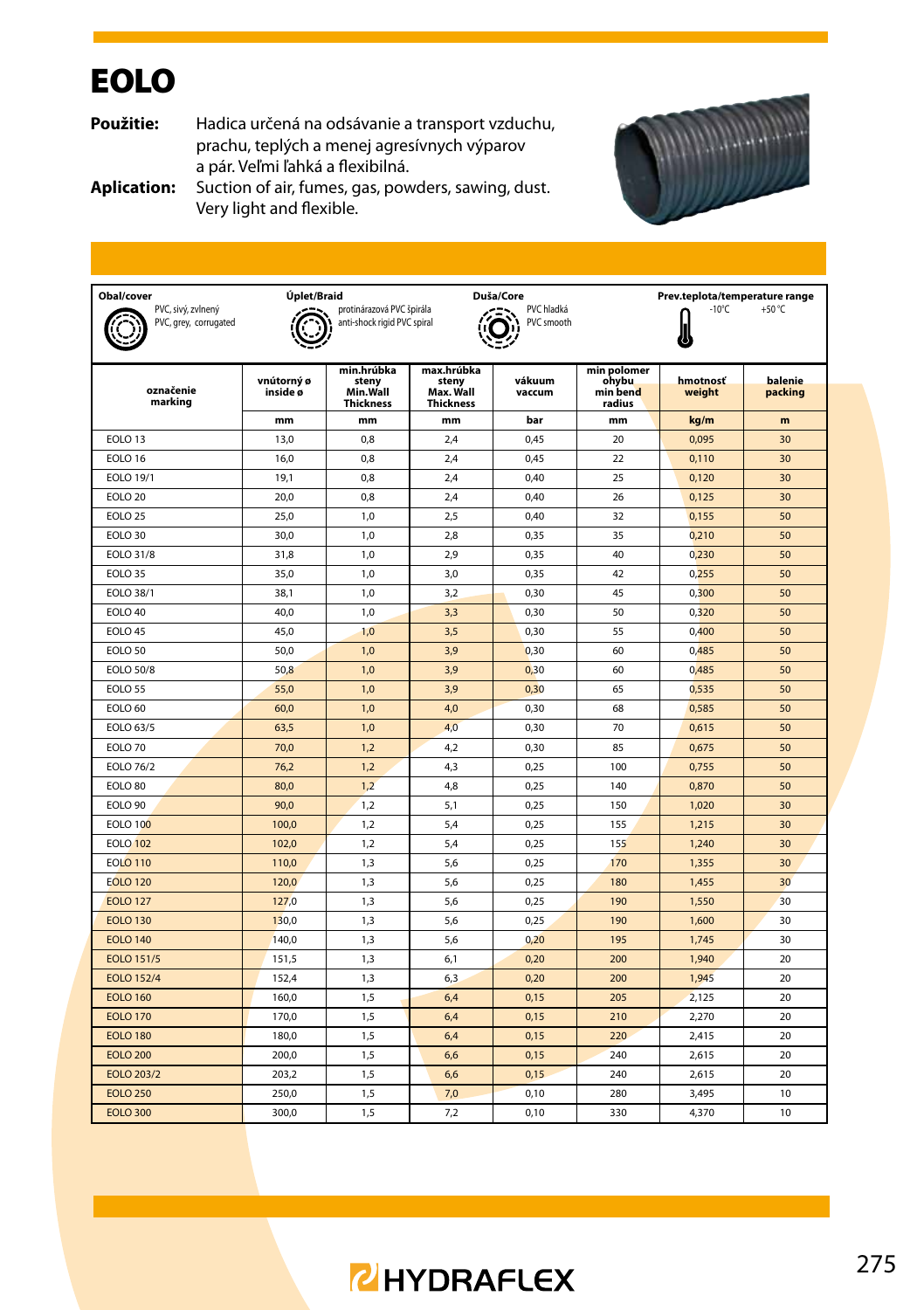#### PVC SEMPERIT RW 501

**Použitie:** Univerzálna hadica pre vzduch a vodu **Aplication:** Universal hoses for air and water



| Obal/cover<br>zelený, transparentné PVC<br>green, transparent PVC | Úplet/Braid            | Duša/Core<br>syntetická priadza<br>transparentné PVC<br>synthetic cord<br>transparent PVC |                                          |                                                        |                                         |      | Prev.teplota/temperature range<br>$+1^{\circ}$ C / + 40°C<br>voda/ water<br>$-5^{\circ}$ C / $+40^{\circ}$ C<br>vzduch/air |                    |                    |  |
|-------------------------------------------------------------------|------------------------|-------------------------------------------------------------------------------------------|------------------------------------------|--------------------------------------------------------|-----------------------------------------|------|----------------------------------------------------------------------------------------------------------------------------|--------------------|--------------------|--|
| označenie<br>marking                                              | vnútorný ø<br>inside ø | vonkajší ø<br>outside ø                                                                   | pracovný tlak<br>working pressure<br>bar |                                                        | poruchový tlak<br>burst pressure<br>bar |      | min polomer<br>ohvbu<br>min bend radius                                                                                    | hmotnosť<br>weight | balenie<br>packing |  |
|                                                                   | mm                     | mm                                                                                        |                                          | vzduch/air.<br>vzduch/air.<br>voda/water<br>voda/water |                                         | mm   | kg/m                                                                                                                       | m                  |                    |  |
| PVC SEMPERIT RW 501 6                                             | 6                      | 11                                                                                        | 6                                        | 10                                                     | 31                                      | 32   | 80                                                                                                                         | 0.090              | 50                 |  |
| PVC SEMPERIT RW 501 8                                             | 8                      | 13                                                                                        | 6                                        | 10                                                     | 31                                      | 32   | 90                                                                                                                         | 0.110              | 50                 |  |
| PVC SEMPERIT RW 501 10                                            | 10                     | 14.5                                                                                      | 6                                        | 10                                                     | 31                                      | 32   | 120                                                                                                                        | 0.120              | 50                 |  |
| PVC SEMPERIT RW 501 12                                            | 12                     | 17                                                                                        | 6                                        | 10                                                     | 31                                      | 32   | 150                                                                                                                        | 0.140              | 50                 |  |
| PVC SEMPERIT RW 501 16                                            | 16                     | 22                                                                                        | 6                                        | 10                                                     | 31                                      | 32   | 200                                                                                                                        | 0.240              | 35                 |  |
| PVC SEMPERIT RW 501 19                                            | 19                     | 26                                                                                        | 6                                        | 10                                                     | 31                                      | 32   | 250                                                                                                                        | 0.330              | 50                 |  |
| PVC SEMPERIT RW 501 25                                            | 25                     | 32                                                                                        | 6                                        | 6                                                      | 31                                      | 19.2 | 250                                                                                                                        | 0.420              | 30                 |  |
| PVC SEMPERIT RW 501 32                                            | 32                     | 40.5                                                                                      | 6                                        | 6                                                      | 31                                      | 19.2 | 350                                                                                                                        | 0.610              | 25                 |  |

Poznámka:

Na objednávku je možné dodať aj vo vyhotovení : biele, transparentné PVC On request it can be produced in colour: white, transparent PVC

PVC SUNFLEX

**Použitie:** Záhradníctvo, stavebníctvo, preprava vody. **Aplication:** Horticulture, construction, water transportation.

| Úplet/Braid<br>Obal/cover<br>transparentný, zelený, PVC<br>transparent green, PVC |  |                        | polyesterové vlákno<br>polyester fiber | Duša/Core                         | <b>PVC</b><br><b>PVC</b>         | $-10^{\circ}$ C    | Prev.teplota/temperature range<br>$+60 °C$ |
|-----------------------------------------------------------------------------------|--|------------------------|----------------------------------------|-----------------------------------|----------------------------------|--------------------|--------------------------------------------|
| označenie<br>marking                                                              |  | vnútorný ø<br>inside ø | vonkaiší ø<br>outside ø                | pracovný tlak<br>working pressure | poruchový tlak<br>burst pressure | hmotnosť<br>weight | balenie<br>packing                         |
|                                                                                   |  | mm                     | mm                                     | bar                               | bar                              | kg/m               | m                                          |
| <b>PVC SUNFLEX 8</b>                                                              |  | 8,0                    | 13,0                                   | 10                                | 30                               | 0.105              | 25 a 50                                    |
| <b>PVC SUNFLEX 9</b>                                                              |  | 9,0                    | 13,0                                   | 10                                | 30                               | 0.090              | 25 a 50                                    |
| <b>PVC SUNFLEX 10</b>                                                             |  | 10.0                   | 14.0                                   | 10                                | 30                               | 0.100              | 25 a 50                                    |
| <b>PVC SUNFLEX 12,5</b>                                                           |  | 12,5                   | 16,0                                   | 10                                | 30                               | 0.110              | 25 a 50                                    |
| <b>PVC SUNFLEX 16</b>                                                             |  | 16.0                   | 20.0                                   | 10                                | 30                               | 0.145              | 25 a 50                                    |
| <b>PVC SUNFLEX 19</b>                                                             |  | 19.0                   | 24.0                                   | $\mathbf{8}$                      | 24                               | 0.210              | 25 a 50                                    |
| <b>PVC SUNFLEX 25</b>                                                             |  | 25.0                   | 30,5                                   | 6                                 | 18                               | 0.300              | 25 a 50                                    |
| <b>PVC SUNFLEX 32</b>                                                             |  | 32,0                   | 39,0                                   | 5                                 | 15                               | 0,500              | 25 a 50                                    |

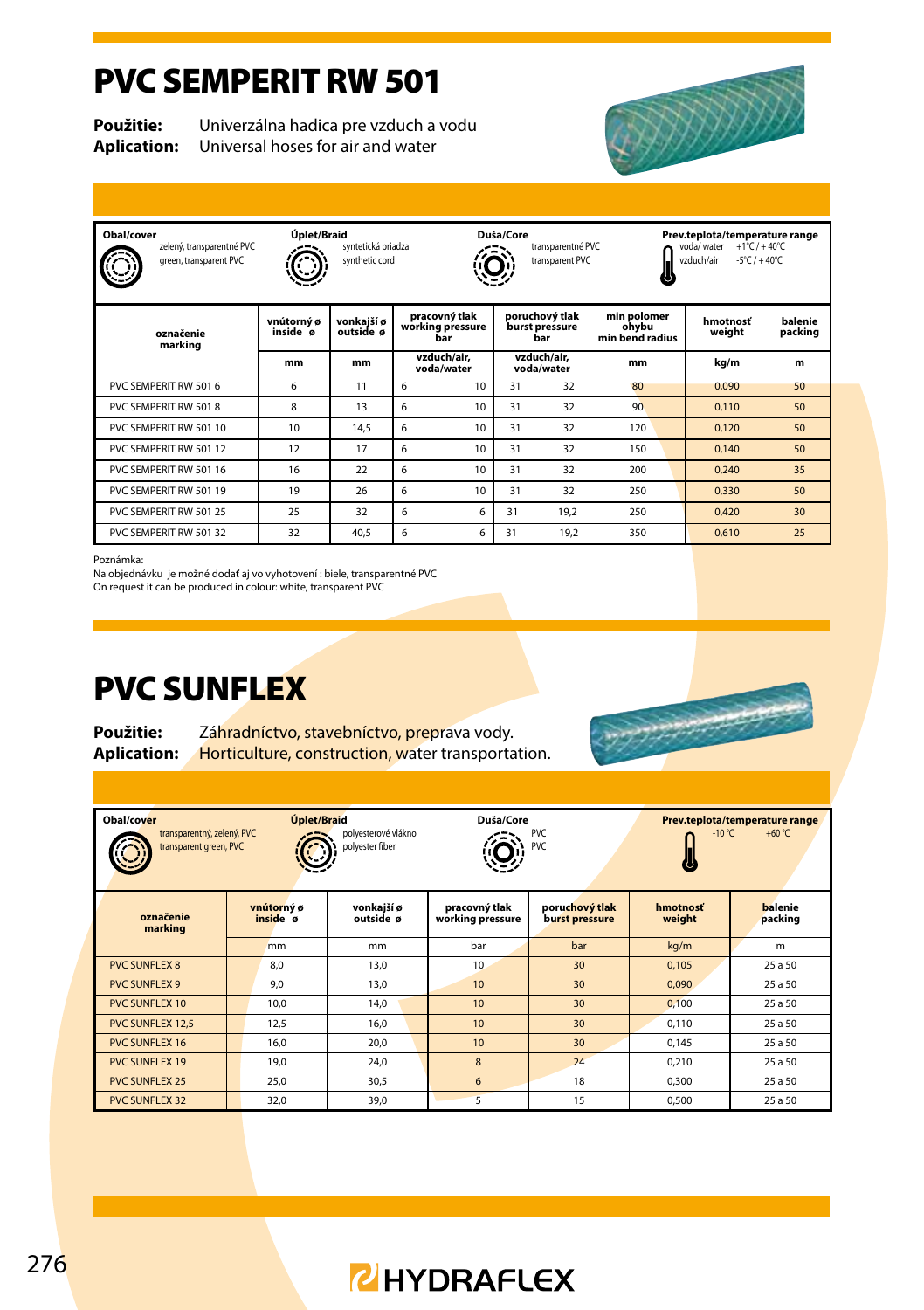#### MP20 EPDM

**Použitie:** Univerzálna hadica pre vzduch a vodu a slabšie chemikálie

 $\overline{\phantom{0}}$ 

**Aplication:** Universal hoses for air and water and weaker chemicals

| <b>Vlastnosti/Features:</b><br>quma EPDM<br>rubber EPDM |                        | Úplet/Braid<br>textilný oplet<br>synthetic cord |                                      | Duša/Core<br>guma EPDM<br>rubber EPDM |                                            | Prev.teplota/temperature range<br>-40°C +95°C krátkodobo 110°C<br>-40°C +95°C up to 110°C for a<br>short time |                    |  |
|---------------------------------------------------------|------------------------|-------------------------------------------------|--------------------------------------|---------------------------------------|--------------------------------------------|---------------------------------------------------------------------------------------------------------------|--------------------|--|
| označenie<br>marking                                    | vnútorný ø<br>inside ø | vonkajší ø<br>outside ø                         | pracovný tlak<br>working<br>pressure | poruchový tlak<br>burst pressure      | min polomer<br>ohybu<br>min bend<br>radius | hmotnosť<br>weight                                                                                            | balenie<br>packing |  |
|                                                         | mm                     | mm                                              | bar                                  | bar                                   | mm                                         | kg/m                                                                                                          | m                  |  |
| MP 20 FPDM 6                                            | 6                      | 13                                              | 20 <sup>2</sup>                      | 80                                    | 72                                         | 0.15                                                                                                          | 100                |  |
| MP 20 FPDM 8                                            | 8                      | 15                                              | 20                                   | 80                                    | 96                                         | 0.18                                                                                                          | 100                |  |
| MP 20 FPDM 10                                           | 10 <sup>1</sup>        | 17                                              | 20                                   | 80                                    | 120                                        | 0.21                                                                                                          | 100                |  |
| MP 20 FPDM 13                                           | 13                     | 21                                              | 20                                   | 80                                    | 156                                        | 0.30                                                                                                          | 100                |  |
| MP 20 EPDM 16                                           | 16                     | 24                                              | 20                                   | 80                                    | 192                                        | 0.35                                                                                                          | 100                |  |
| MP 20 FPDM 19                                           | 19                     | 28                                              | 20                                   | 80                                    | 225                                        | 0.47                                                                                                          | 50                 |  |
| MP 20 FPDM 25                                           | 25                     | 35                                              | 20                                   | 80                                    | 300                                        | 0.66                                                                                                          | 50                 |  |
| MP 20 EPDM 32                                           | 32                     | 44                                              | 20                                   | 80                                    | 384                                        | 0.95                                                                                                          | 50                 |  |
| MP 20 EPDM 38                                           | 38                     | 50                                              | 20                                   | 80                                    | 456                                        | 1,20                                                                                                          | 50                 |  |

#### IWH

**Použitie:** Hadica na vodu a vzduch **Aplication:** Water and air hose

| Obal/cover<br>weather condition resistant | EPDM, čierny so šiestimi oranžovými pruhmi,<br>hladký, odolný voči poveternostným vplyvom<br>EPDM, black with six orange stripes, smooth, |          | Úplet/Braid<br>syntetická priadza<br>synthetic yarn             |     | EPDM, čierna, hladká<br>EPDM, black, smooth | Prev.teplota/temperature range<br>$-40^{\circ}$ C<br>$95^{\circ}$ C<br>(krátkodobo +110 °C)<br>$-40 °C$<br>95 °C<br>(shortly +110 °C) |                    |  |
|-------------------------------------------|-------------------------------------------------------------------------------------------------------------------------------------------|----------|-----------------------------------------------------------------|-----|---------------------------------------------|---------------------------------------------------------------------------------------------------------------------------------------|--------------------|--|
| označenie<br>marking                      | vnútorný ø<br>inside ø                                                                                                                    |          | pracovný tlak<br>vonkaiší ø<br>working<br>outside ø<br>pressure |     | min polomer<br>ohvbu<br>min bend<br>radius  | hmotnosť<br>weight                                                                                                                    | balenie<br>packing |  |
|                                           | mm                                                                                                                                        | mm       | bar                                                             | bar | <sub>mm</sub>                               | kg/m                                                                                                                                  | m                  |  |
| <b>IWH 13</b>                             | 13                                                                                                                                        | 19       | 20                                                              | 60  | 80                                          | 0.23                                                                                                                                  | 50                 |  |
| <b>IWH 19</b>                             | 19                                                                                                                                        | 27<br>20 |                                                                 | 60  | 120                                         | 0.42                                                                                                                                  | 50                 |  |
| <b>IWH 25</b>                             | 25                                                                                                                                        | 34       | 20                                                              | 60  | 150                                         | 0.60                                                                                                                                  | 50                 |  |





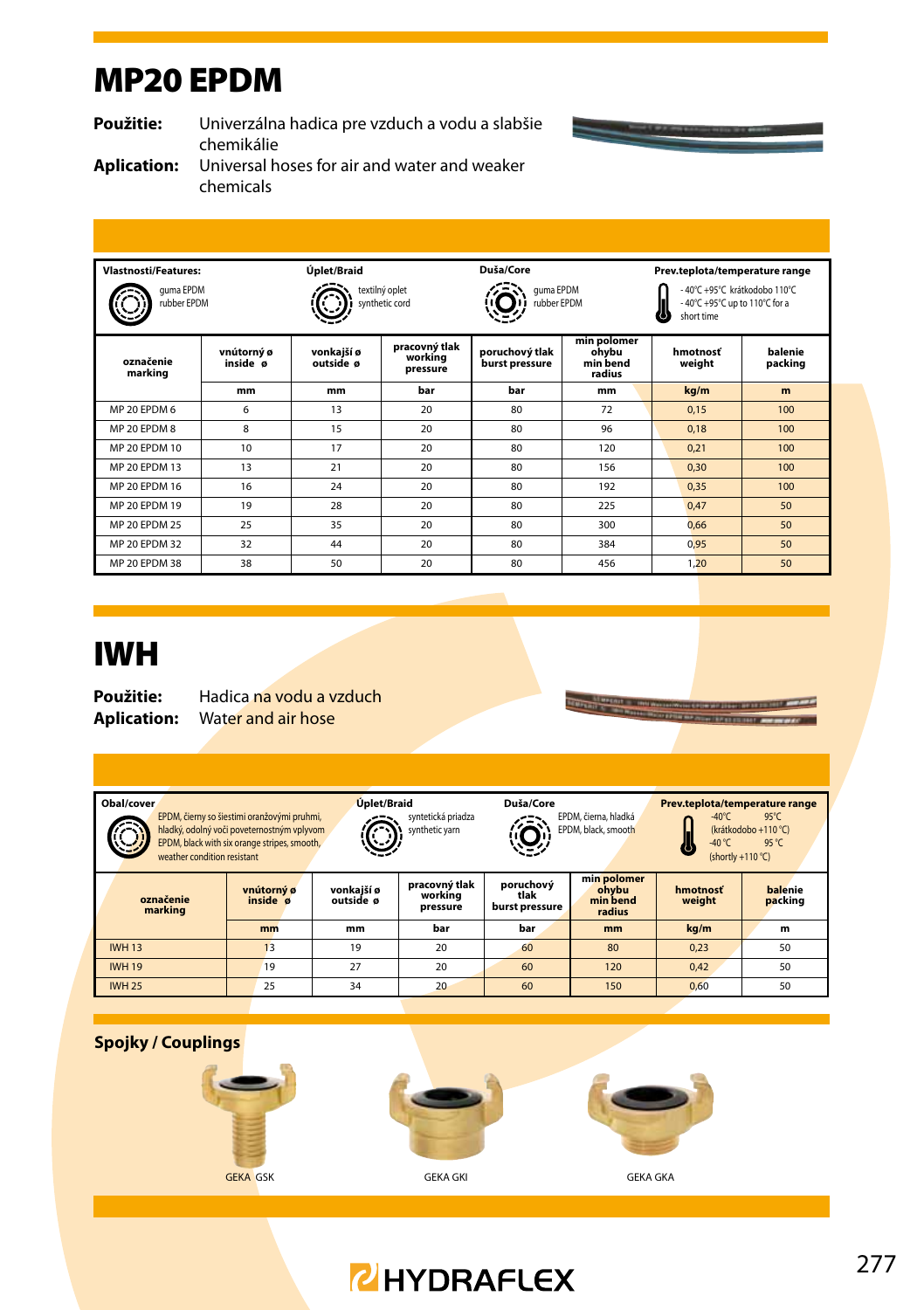### IW 6

**Aplication:** Water hose

**Použitie:** Hadica na vodu

| Obal/cover<br>SBR/NR, čierny, hladký, vhodný pre vzduch<br>s obsahom oleja<br>SBR/NR, orange, red or black, grooved |                        | Úplet/Braid<br>syntetická priadza<br>synthetic yarn |                                      | Duša/Core                           | SBR, čierna, hladká<br>SBR, black, smooth | Prev.teplota/temperature range<br>$-30^{\circ}$ C<br>$+70^{\circ}$ C<br>$\circ$ |                    |  |
|---------------------------------------------------------------------------------------------------------------------|------------------------|-----------------------------------------------------|--------------------------------------|-------------------------------------|-------------------------------------------|---------------------------------------------------------------------------------|--------------------|--|
| označenie<br>marking                                                                                                | vnútorný ø<br>inside ø |                                                     | pracovný tlak<br>working<br>pressure | poruchový<br>tlak<br>burst pressure | min polomer<br>ohybu<br>min bend radius   | hmotnosť<br>weight                                                              | balenie<br>packing |  |
|                                                                                                                     | mm                     | mm                                                  | bar                                  | bar                                 | mm                                        | kg/m                                                                            | m                  |  |
| IW 610                                                                                                              | 10                     | 17                                                  | 6,3                                  | 20                                  | 170                                       | 0.21                                                                            | 50                 |  |
| IW 613                                                                                                              | 13                     | 20                                                  | 6.3                                  | 20                                  | 200                                       | 0.26                                                                            | 50                 |  |
| IW 616                                                                                                              | 16                     | 23                                                  | 6,3                                  | 20                                  | 230                                       | 0.30                                                                            | 50                 |  |
| IW 618                                                                                                              | 18<br>26               |                                                     | 6,3                                  | 20                                  | 250                                       | 0.40                                                                            | 50                 |  |
| IW 6 20                                                                                                             | 20                     |                                                     | 6.3                                  | 20                                  | 280                                       | 0.44                                                                            | 50                 |  |
| IW 625                                                                                                              | 25                     |                                                     | 6,3                                  | 20                                  | 340                                       | 0,61                                                                            | 50                 |  |
|                                                                                                                     |                        |                                                     |                                      |                                     |                                           |                                                                                 |                    |  |

#### ARIANNA 20 BAR

Použitie: Hadica vhodná pre postrekovače na chemické ošetrenie plodín aj s obsahom minerálnych olejov **Aplication:** Hose suitable in agriculture for spraying of pesticides and fertilizers also with mineral oil content



| Obal/cover<br><b>PVC</b><br><b>PVC</b> | Úplet/Braid<br>syntetická priadza PES<br>synthetic cord |                         |                                      | Duša/Core<br><b>PVC</b><br><b>PVC</b>  |                                         | Prev.teplota/temperature range<br>$-10^{\circ}$ C<br>$+60 °C$ |                    |  |
|----------------------------------------|---------------------------------------------------------|-------------------------|--------------------------------------|----------------------------------------|-----------------------------------------|---------------------------------------------------------------|--------------------|--|
| označenie<br>marking                   | vnútorný ø<br>inside ø                                  | vonkajší ø<br>outside ø | pracovný tlak<br>working<br>pressure | poruchový<br>tlak<br>burst<br>pressure | min polomer<br>ohybu<br>min bend radius | hmotnosť<br>weight                                            | balenie<br>packing |  |
|                                        | mm                                                      | mm                      | bar                                  | bar                                    | mm                                      | kg/m                                                          | m                  |  |
| ARIANNA 20 BAR 8                       | 8                                                       | 13,0                    | 20                                   | 60                                     | 80                                      | 0.105                                                         | 100                |  |
| ARIANNA 20 BAR 10                      | 10                                                      | 15,0                    | 20                                   | 60                                     | 100                                     | 0.120                                                         | 100                |  |
| ARIANNA 20 BAR 13                      | 13                                                      | 19.0                    | 20                                   | 60                                     | 130                                     | 0.185                                                         | 100                |  |
| ARIANNA 20 BAR 16                      | 16                                                      | 23.0                    | 20                                   | 60                                     | 160                                     | 0.265                                                         | 50                 |  |
| ARIANNA 20 BAR 19                      | 19                                                      | 26,5                    | 20                                   | 60                                     | 190                                     | 0.330                                                         | 50                 |  |
| ARIANNA 20 BAR 25                      | 25                                                      | 33,5                    | 20                                   | 60                                     | 250                                     | 0.480                                                         | 50                 |  |

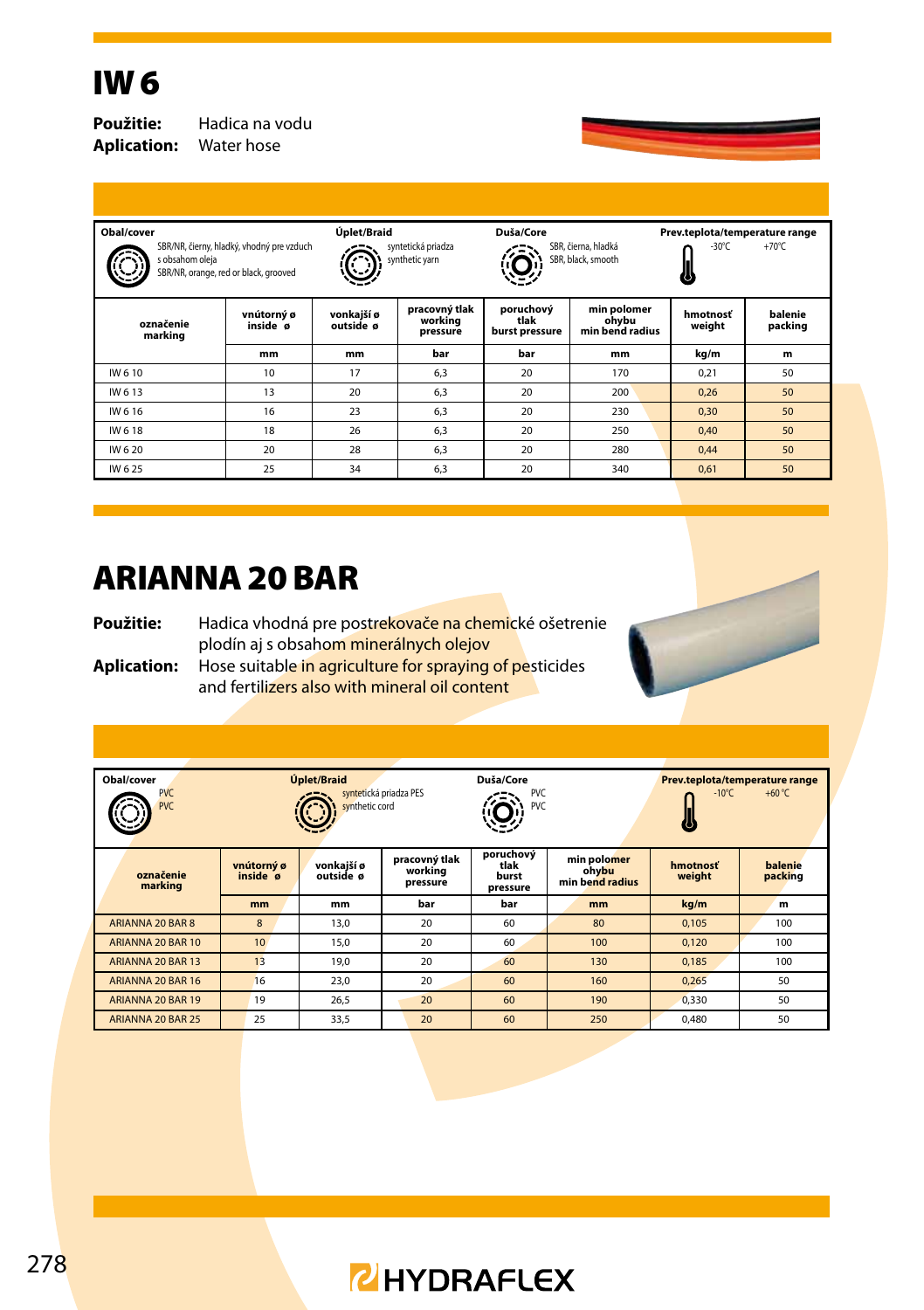### Mercurio M

**Použitie:** Hadica vhodná na zásobovanie vodou, na umelé hnojivá, chemické roztoky a pod.



**Aplication:** Supply of water, artificial fertilizers, chemical solutions etc.



| Obal/cover<br>PVC<br><b>PVC</b> | Úplet/Braid            | svntetická priadza<br>synthetic cord | Duša/Core                        | čierne PVC<br>black PVC                 | Prev.teplota/temperature range<br>$+60 °C$<br>$-10^{\circ}$ C |                    |  |  |
|---------------------------------|------------------------|--------------------------------------|----------------------------------|-----------------------------------------|---------------------------------------------------------------|--------------------|--|--|
| označenie<br>marking            | vnútorný ø<br>inside ø | pracovný tlak<br>working pressure    | poruchový tlak<br>burst pressure | min polomer<br>ohvbu<br>min bend radius | hmotnosť<br>weight                                            | balenie<br>packing |  |  |
|                                 | mm                     | bar                                  | bar                              | mm                                      | kg/m                                                          | m                  |  |  |
| Mercurio M 20                   | 20 <sup>2</sup>        | 10.0                                 | 30.0                             | 280                                     | 0.16                                                          | 50                 |  |  |
| Mercurio M 25                   | 25                     | 10.0                                 | 30.0                             | 340                                     | 0.19                                                          | 50                 |  |  |
| Mercurio M 30                   | 30                     | 10.0                                 | 30.0                             | 400                                     | 0.23                                                          | 50                 |  |  |
| Mercurio M 32                   | 32                     | 9.0                                  | 27.0                             | 430                                     | 0.24                                                          | 50                 |  |  |
| Mercurio M 35                   | 35                     | 8.0                                  | 24.0                             | 470                                     | 0.28                                                          | 50                 |  |  |
| Mercurio M 38                   | 38                     | 8.0                                  | 24.0                             | 500                                     | 0.30                                                          | 50                 |  |  |
| Mercurio M 40                   | 40                     | 8.0                                  | 24.0                             | 530                                     | 0.32                                                          | 50                 |  |  |
| Mercurio M45                    | 45                     | 8.0                                  | 24.0                             | 580                                     | 0.35                                                          | 50                 |  |  |
| Mercurio M 52                   | 52                     | 8.0                                  | 24.0                             | 670                                     | 0.41                                                          | 50                 |  |  |
| Mercurio M 60                   | 60                     | 8.0                                  | 24.0                             | 770                                     | 0.54                                                          | 50                 |  |  |
| Mercurio M 63                   | 63                     | 8.0                                  | 24,0                             | 810                                     | 0.56                                                          | 50                 |  |  |
| Mercurio M 70                   | 70                     | 7.0                                  | 21.0                             | 890                                     | 0.62                                                          | 50                 |  |  |
| Mercurio M 76                   | 76                     | 7.0                                  | 21.0                             | 960                                     | 0.68                                                          | 50                 |  |  |
| Mercurio M 81                   | 81                     | 7.0                                  | 21.0                             | 1020                                    | 0.74                                                          | 50                 |  |  |
| Mercurio M 90                   | 90                     | 7.0                                  | 21.0                             | 1100                                    | 0.87                                                          | 50                 |  |  |
| Mercurio M 102                  | 102                    | 7.0                                  | 21.0                             | 1300                                    | 1.00                                                          | 50                 |  |  |
| Mercurio M 110                  | 110                    | 7.0                                  | 21.0                             | 1400                                    | 1.15                                                          | 50                 |  |  |
| Mercurio M 127                  | 127                    | 6.0                                  | 18.0                             | 1600                                    | 1.35                                                          | 50                 |  |  |
| Mercurio M 153                  | 153                    | 4,0                                  | 12,0                             | 1900                                    | 1.65                                                          | 50                 |  |  |
| Mercurio M 203                  | 203                    | 2.5                                  | 7.5                              | 2500                                    | 2.30                                                          | 50                 |  |  |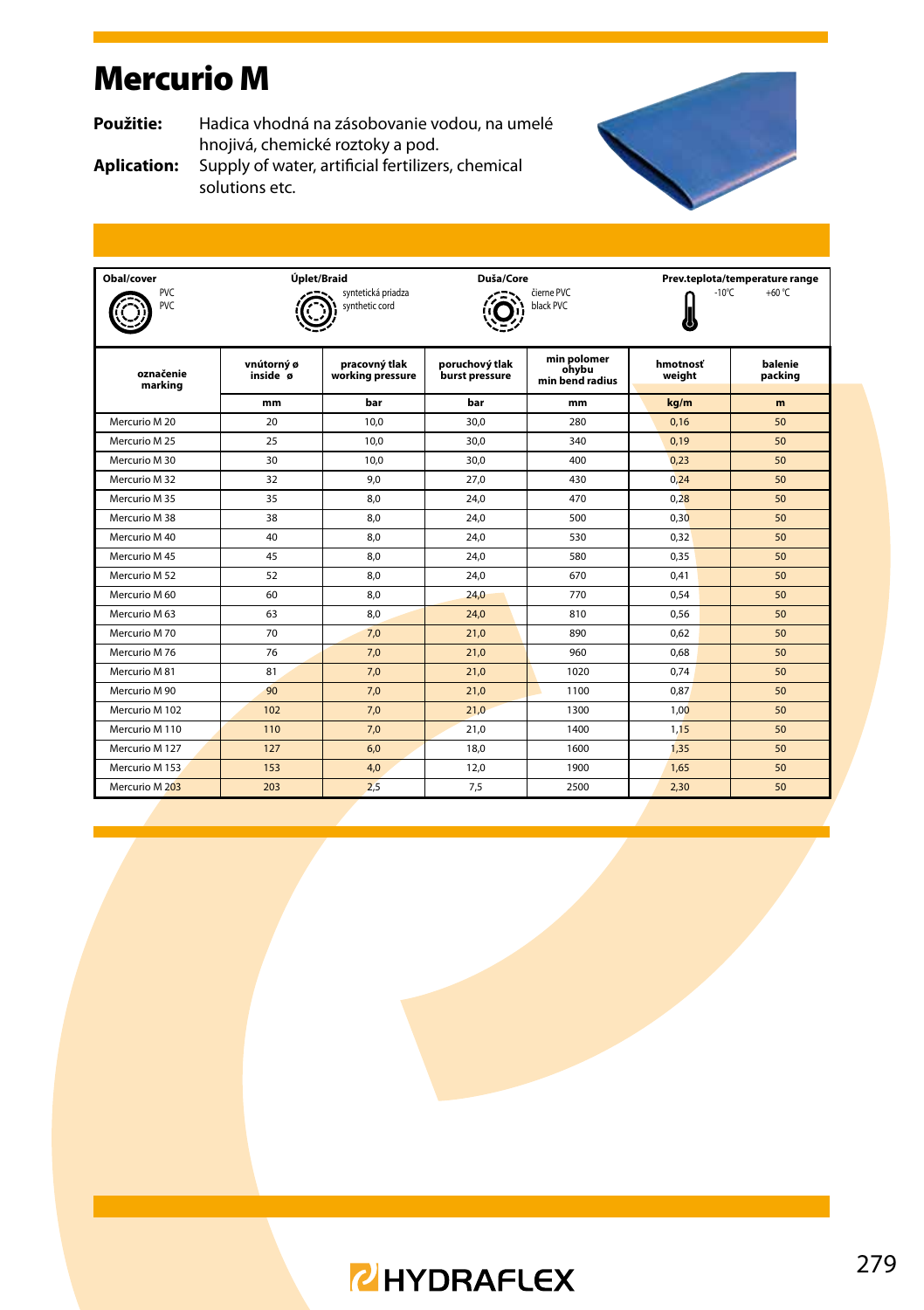## FOOD

**Použitie:** Sanie a doprava tekutín, vhodná ku kalovým čerpadlám

**Aplication:** Irrigation, suction and delivery of fertilizers, insecticide, middle suction and delivery of liquids



| Obal/cover<br>PVC<br>PVC |                        | Úplet/Braid<br>Duša/Core<br>protinárazová PVC špirála<br>anti-shock rigid PVC spiral |                                      |                               | Prev.teplota/temperature range<br>$-15^{\circ}$ C<br>+60 $°C$<br>PVC<br>PVC |                                            |                    |                    |  |
|--------------------------|------------------------|--------------------------------------------------------------------------------------|--------------------------------------|-------------------------------|-----------------------------------------------------------------------------|--------------------------------------------|--------------------|--------------------|--|
| označenie<br>marking     | vnútorný ø<br>inside ø | hrúbka stenv<br>wall thickess                                                        | pracovný tlak<br>Working<br>pressure | Max. tlak<br>Max.<br>pressure | vákuum<br>vaccum                                                            | min polomer<br>ohvbu<br>min bend<br>radius | hmotnosť<br>weight | balenie<br>packing |  |
|                          | mm                     | mm                                                                                   | bar                                  | bar                           | bar                                                                         | mm                                         | ka/m               | m                  |  |
| <b>FOOD 16</b>           | 16                     | 2.50                                                                                 | 5                                    | 15                            | 0.70                                                                        | 80                                         | 0.200              | 30                 |  |
| FOOD 20                  | 20                     | 2.80                                                                                 | 5                                    | 15                            | 0.70                                                                        | 110                                        | 0.240              | 30                 |  |
| FOOD 25                  | 25                     | 2.80                                                                                 | 5                                    | 15                            | 0.70                                                                        | 130                                        | 0.300              | 30                 |  |
| FOOD 30                  | 30                     | 2.90                                                                                 | 5                                    | 15                            | 0.70                                                                        | 150                                        | 0.360              | 30                 |  |
| FOOD 32                  | 32                     | 3.00                                                                                 | 5                                    | 15                            | 0.70                                                                        | 155                                        | 0.390              | 30                 |  |
| <b>FOOD 35</b>           | 35                     | 3,20                                                                                 | 5                                    | 15                            | 0,70                                                                        | 170                                        | 0,440              | 30                 |  |
| <b>FOOD 38</b>           | 38                     | 3.40                                                                                 | 5                                    | 15                            | 0.70                                                                        | 182                                        | 0.520              | 30                 |  |
| FOOD 40                  | 40                     | 3.50                                                                                 | 5                                    | 15                            | 0.70                                                                        | 195                                        | 0.550              | 30                 |  |
| FOOD 45                  | 45                     | 3.80                                                                                 | 5                                    | 15                            | 0.70                                                                        | 215                                        | 0.670              | 30                 |  |
| FOOD 50                  | 50                     | 4.10                                                                                 | 5                                    | 15                            | 0.70                                                                        | 235                                        | 0.800              | 30                 |  |
| <b>FOOD 55</b>           | 55                     | 4.10                                                                                 | 5                                    | 15                            | 0.70                                                                        | 255                                        | 0.900              | 30                 |  |
| <b>FOOD 60</b>           | 60                     | 4.10                                                                                 | 5                                    | 15                            | 0.70                                                                        | 275                                        | 0.970              | 30                 |  |
| FOOD 63                  | 63                     | 4.20                                                                                 | 5                                    | 15                            | 0.70                                                                        | 290                                        | 1.040              | 30                 |  |
| <b>FOOD 70</b>           | 70                     | 4.50                                                                                 | 5                                    | 15                            | 0.70                                                                        | 320                                        | 1,200              | 30                 |  |
| FOOD 76                  | 76                     | 4.70                                                                                 | 5                                    | 15                            | 0.70                                                                        | 340                                        | 1,300              | 30                 |  |
| FOOD 80                  | 80                     | 5.20                                                                                 | $\overline{4}$                       | 12                            | 0.70                                                                        | 365                                        | 1,550              | 30                 |  |
| <b>FOOD 90</b>           | 90                     | 6.00                                                                                 | $\overline{4}$                       | 12                            | 0.70                                                                        | 420                                        | 1,850              | 30                 |  |
| <b>FOOD 100</b>          | 100                    | 6.00                                                                                 | $\overline{4}$                       | 12                            | 0.70                                                                        | 470                                        | 2,200              | 30                 |  |
| FOOD 110                 | 110                    | 6.00                                                                                 | 4                                    | 12                            | 0.60                                                                        | 520                                        | 2,550              | 30                 |  |
| <b>FOOD 120</b>          | 120                    | 6.20                                                                                 | 3                                    | 9                             | 0.60                                                                        | 650                                        | 2,800              | 30                 |  |
| <b>FOOD 127</b>          | 127                    | 6.20                                                                                 | 3                                    | 9                             | 0.55                                                                        | 680                                        | 3,000              | 30                 |  |
| <b>FOOD 150</b>          | 150                    | 6.20                                                                                 | 3                                    | 9                             | 0.50                                                                        | 780                                        | 4,300              | 20                 |  |
| <b>FOOD 200</b>          | 200                    | 8.20                                                                                 | $\mathcal{P}$                        | 6                             | 0.45                                                                        | 890                                        | 6,500              | 10 <sup>10</sup>   |  |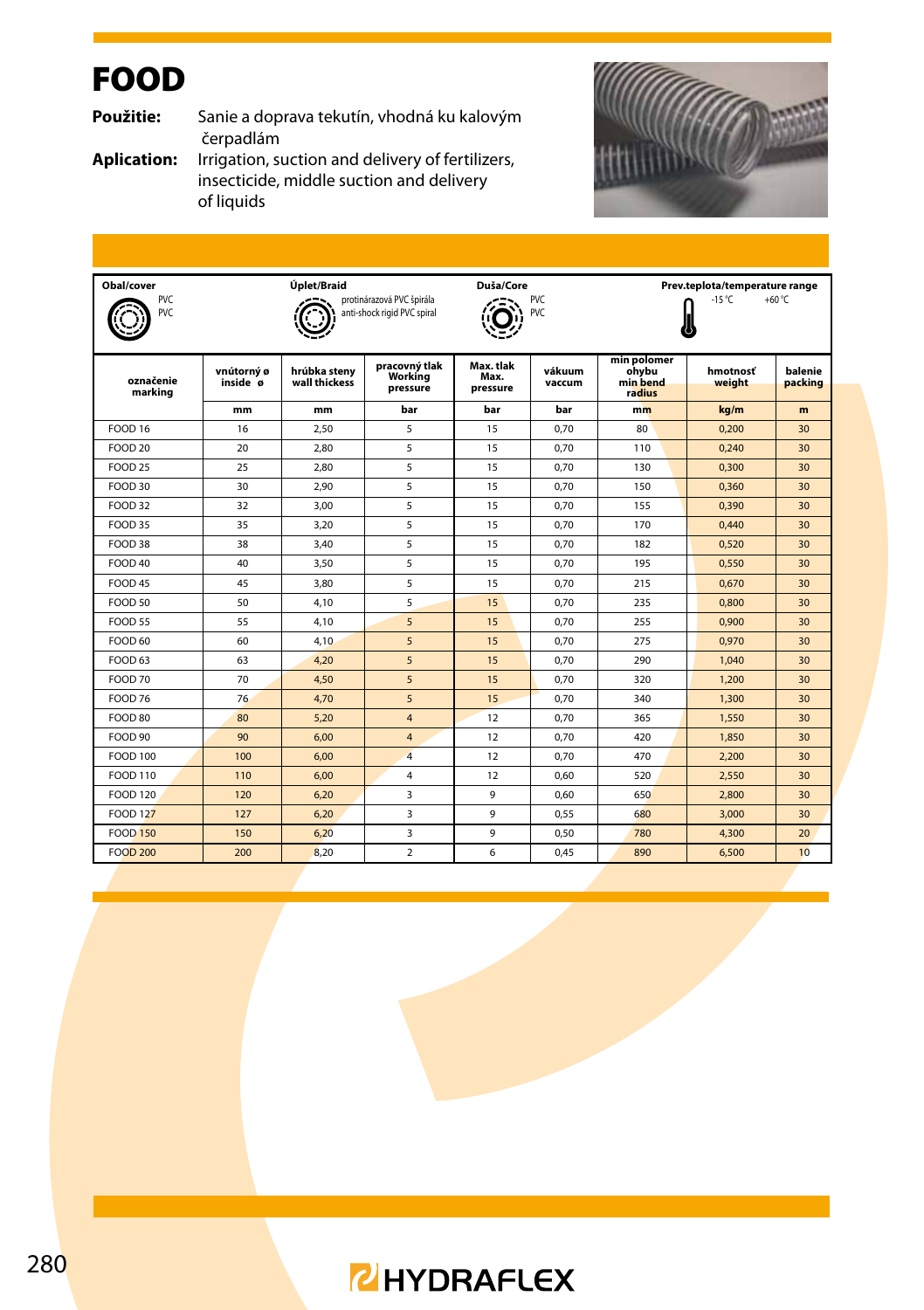#### Fire Elastic

- **Použitie:** Sacia a tlaková hadica na kanalizačné, kalové čistenie a cisterny. Všade tam, kde sa vyžaduje flexibilita pri manipulácii. Vhodná pre použitie pri nízkych teplotách.
- **Aplication:** Suction and delivery hose for sink, spurging, tank truck, where a superior flexibility and handling is required. Very useful for general applications on low temperature.



| Obal/cover           |                        | Úplet/Braid             |                                                          | Duša/Core                              |                    |                                            | Prev.teplota/temperature range | $+50 °C$           |
|----------------------|------------------------|-------------------------|----------------------------------------------------------|----------------------------------------|--------------------|--------------------------------------------|--------------------------------|--------------------|
| PVC/NBR<br>PVC/NBR   |                        |                         | protinárazová PVC špirála<br>anti-shock rigid PVC spiral |                                        | PVC/NBR<br>PVC/NBR |                                            | $-35^{\circ}$ C                |                    |
|                      |                        |                         |                                                          |                                        |                    |                                            |                                |                    |
| označenie<br>marking | vnutorný ø<br>inside ø | vonkaiší ø<br>outside ø | pracovný<br>tlak<br>working<br>pressure                  | poruchový<br>tlak<br>burst<br>pressure | vákuum<br>vaccum   | min polomer<br>ohvbu<br>min bend<br>radius | <b>hmotnosť</b><br>weight      | balenie<br>packing |
|                      | mm                     | mm                      | bar                                                      | bar                                    | bar                | mm                                         | kg/m                           | m.                 |
| Fire Flastic 25      | 25                     | 32.6                    | 3.0                                                      | 15.0                                   | 0.8                | 80                                         | 0,41                           | 30                 |
| Fire Elastic 30      | 30                     | 38.0                    | 3.0                                                      | 15.0                                   | 0.8                | 100                                        | 0.55                           | 30                 |
| Fire Flastic 32      | 32                     | 40.0                    | 3.0                                                      | 15,0                                   | 0.8                | 105                                        | 0.60                           | 30                 |
| Fire Flastic 35      | 35                     | 43.4                    | 2.6                                                      | 13.0                                   | 0.8                | 115                                        | 0.63                           | 30                 |
| Fire Flastic 38      | 38                     | 46.8                    | 2.6                                                      | 13.0                                   | 0.8                | 125                                        | 0.70                           | 30                 |
| Fire Flastic 40      | 40                     | 49.0                    | 2.4                                                      | 12,0                                   | 0.8                | 130                                        | 0.73                           | 30                 |
| Fire Elastic 45      | 45                     | 54.0                    | 2.4                                                      | 12.0                                   | 0.8                | 145                                        | 0.85                           | 30                 |
| Fire Flastic 50      | 50                     | 59.6                    | 2.2                                                      | 10.0                                   | 0.8                | 160                                        | 1.00                           | 30                 |
| Fire Flastic 52      | 52                     | 61.6                    | 2.0                                                      | 10.0                                   | 0.7                | 160                                        | 1.00                           | 30                 |
| Fire Flastic 60      | 60                     | 70.0                    | 2.0                                                      | 10.0                                   | 0.7                | 195                                        | 1.25                           | 30                 |
| Fire Flastic 63      | 63                     | 73.4                    | 2.0                                                      | 10.0                                   | 0.7                | 210                                        | 1.39                           | 30                 |
| Fire Elastic 70      | 70                     | 81.0                    | 1.8                                                      | 9.0                                    | 0.7                | 225                                        | 1.60                           | 30                 |
| Fire Flastic 76      | 76                     | 87.0                    | 1.8                                                      | 9.0                                    | 0.7                | 250                                        | 1.70                           | 30                 |
| Fire Flastic 80      | 80                     | 92.6                    | 1.6                                                      | 8.0                                    | 0.7                | 260                                        | 1.85                           | 30                 |
| Fire Flastic 90      | 90                     | 102,6                   | 1,5                                                      | 7,5                                    | 0.7                | 300                                        | 2.15                           | 30                 |
| Fire Flastic 100     | 100                    | 113.4                   | 1.3                                                      | 6.5                                    | 0.7                | 330                                        | 2.70                           | 30                 |
| Fire Flastic 105     | 105                    | 118.4                   | 1.3                                                      | 6.5                                    | 0.6                | 335                                        | 2.70                           | 30                 |
| Fire Flastic 110     | 110                    | 124.0                   | 1,2                                                      | 6.0                                    | 0.6                | 360                                        | 3,00                           | 30                 |
| Fire Elastic 120     | 120                    | 135.0                   | 1.1                                                      | 5.5                                    | 0.6                | 390                                        | 3.35                           | 30                 |
| Fire Flastic 127     | 127                    | 142,0                   | 1,1                                                      | 5,5                                    | 0.6                | 410                                        | 3.60                           | 30                 |
| Fire Flastic 150     | 150                    | 168,0                   | 0.9                                                      | 4,5                                    | 0.6                | 500                                        | 5,00                           | 20 <sub>o</sub>    |
| Fire Flastic 160     | 160                    | 179.0                   | 0.9                                                      | 4.5                                    | 0.6                | 550                                        | 5.60                           | 20 <sub>0</sub>    |
| Fire Elastic 200     | 200                    | 220.0                   | 0.7                                                      | 3.5                                    | 0.5                | 700                                        | 9.80                           | 10                 |

#### **Savicové spojky / Vacuum couplings**



Hadicový tŕň s vonkajším zavitom Mandrel hose with external thread Materiál / material: Hliník/Aluminium



Hadicový tŕň s vnútorným zavitom Hose mandrel with internal thread



Rýchlouzáver hák Quick release hook Materiál / material: oceľ/steel



Rýchlouzáver Quick release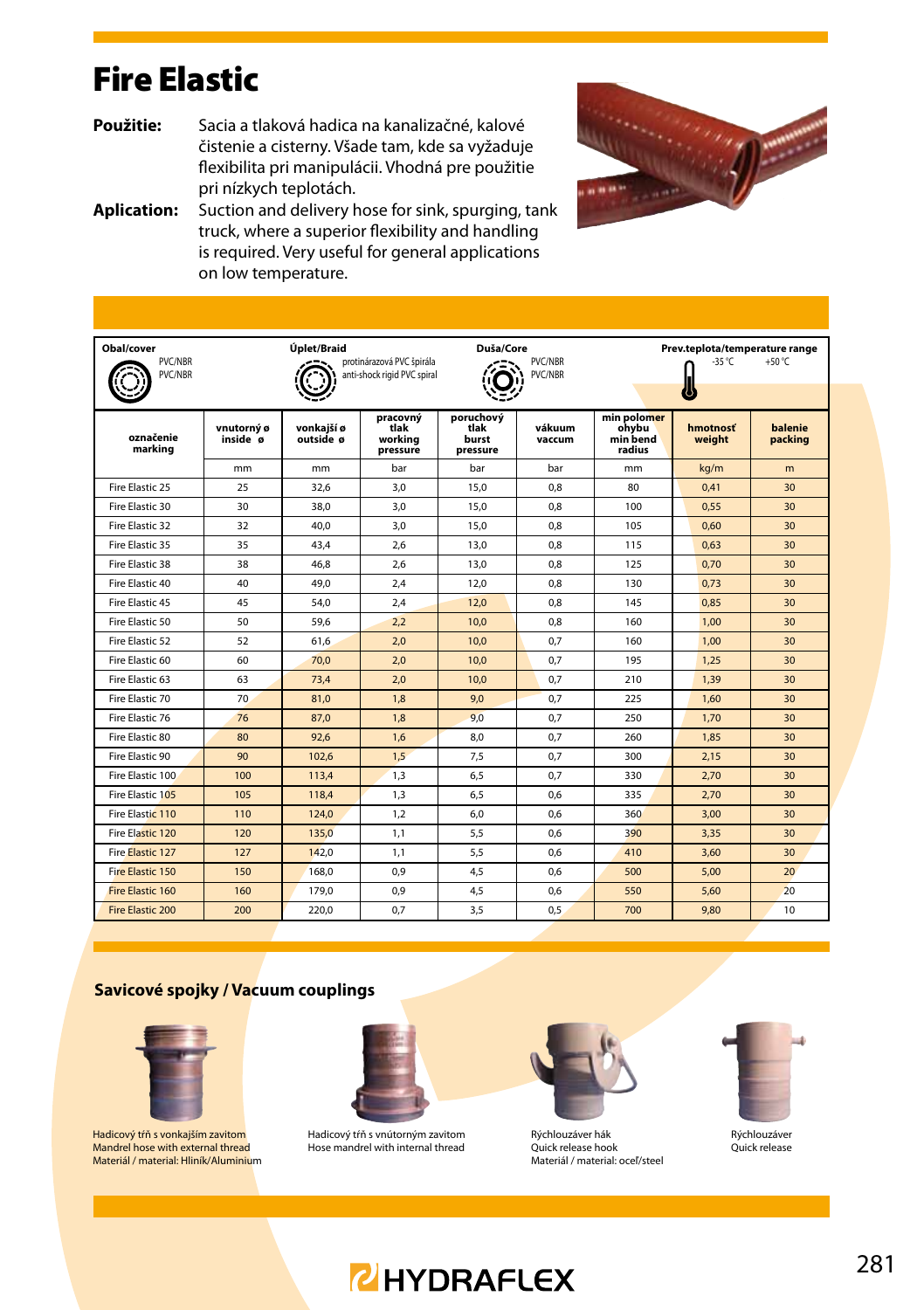## APOLLO SUPERFLEX 2

**Použitie:** Vynikajúca sacia hadica pre vodu a kaly, všeobecne, zvlášť vhodná pre použitie na cisternách aj pri extrémne nízkych teplotách

**Aplication:** Excellent suction hose for water and sewage, particularly suitable to be used on tank trucks even at extreme low temperatures



| Obal/cover<br>PVC/NBR, čierny<br>PVC/NBR, black |                        | Úplet/Braid                                           | protinárazová PVC špirála, sivá<br>anti-shock rigid Pvc spiral, grey | Duša/Core<br>PVC/NBR<br><b>PVC/NBR</b>  |                                        |                  | Prev.teplota/temperature range<br>+60 $\degree$ C<br>$-40^{\circ}$ C |                    |                         |  |
|-------------------------------------------------|------------------------|-------------------------------------------------------|----------------------------------------------------------------------|-----------------------------------------|----------------------------------------|------------------|----------------------------------------------------------------------|--------------------|-------------------------|--|
| označenie<br>marking                            | vnútorný ø<br>inside ø | min.hrúb-<br>ka stenv<br>Min.Wall<br><b>Thickness</b> | max.hrúbka<br>stenv<br>Max. Wall<br><b>Thickness</b>                 | pracovný<br>tlak<br>workina<br>pressure | poruchový<br>tlak<br>burst<br>pressure | vákuum<br>vaccum | min polomer<br>ohvbu<br>min bend<br>radius                           | hmotnosť<br>weight | balenie<br>pac-<br>king |  |
|                                                 | mm                     | mm                                                    | mm                                                                   | bar                                     | bar                                    | bar              | mm                                                                   | kg/m               | m                       |  |
| APOLLO SUPERFLEX 2 50/8                         | 50.8                   | 4.4                                                   | 4.9                                                                  | 2.0                                     | 10.0                                   | 0.7              | 160                                                                  | 1,00               | 50                      |  |
| APOLLO SUPERFLEX 2 63/5                         | 63.5                   | 4.9                                                   | 5.5                                                                  | 1.8                                     | 9.0                                    | 0.7              | 210                                                                  | 1.70               | 50                      |  |
| APOLLO SUPERFLEX 276/2                          | 76.2                   | 5.1                                                   | 5.8                                                                  | 1.8                                     | 9.0                                    | 0.7              | 250                                                                  | 2,15               | 50                      |  |
| APOLLO SUPERFLEX 2 80                           | 80.0                   | 5.1                                                   | 6.4                                                                  | 1.5                                     | 7.5                                    | 0.7              | 270                                                                  | 2.70               | 50                      |  |
| APOLLO SUPERFLEX 2.90                           | 90.0                   | 5.2                                                   | 6.6                                                                  | 1.5                                     | 7.5                                    | 0.7              | 300                                                                  | 2.84               | 30                      |  |
| APOLLO SUPERFLEX 2 102                          | 102.0                  | 5.9                                                   | 7.2                                                                  | 1.3                                     | 6.5                                    | 0.6              | 335                                                                  | 6.82               | 30                      |  |
| APOLLO SUPERFLEX 2 110                          | 110.0                  | 6.1                                                   | 7.5                                                                  | 1.2                                     | 6.0                                    | 0.6              | 360                                                                  | 3,00               | 30                      |  |
| APOLLO SUPERFLEX 2 127                          | 127.0                  | 6.3                                                   | 7.8                                                                  | 1.1                                     | 5.5                                    | 0.6              | 410                                                                  | 3.60               | 30                      |  |
| APOLLO SUPERFLEX 2 152/4                        | 152,4                  | 7.4                                                   | 9,0                                                                  | 0.9                                     | 4.5                                    | 0.6              | 500                                                                  | 5.00               | 20                      |  |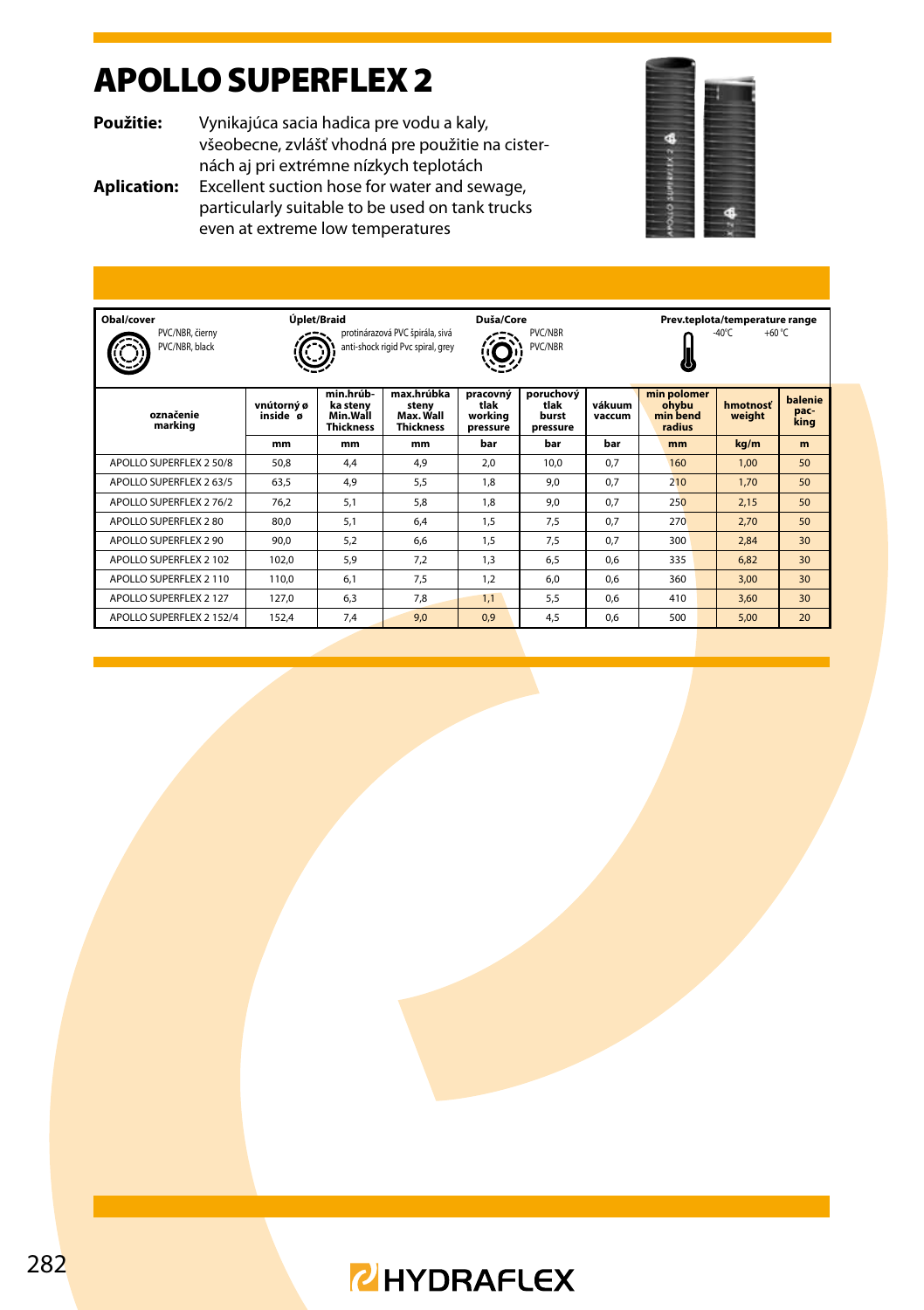## SI/2321/10 60N

**Použitie:** Sacia hadica pre nasávanie a vypúšťanie odpadových vôd , výkalov a priemyselného odpadu. Vhodné pre zavlažovacie systémy.



**Aplication:** Suction hose for suction and discharge of waste water, faeces and industrial waste water. Suitable for irrigation systems.

| Obal/cover                                                                     |                                                                                                 | Úplet/Braid             |                                                                    | Duša/Core                        |                                               |                                         | Prev.teplota/temperature range |                    |  |  |
|--------------------------------------------------------------------------------|-------------------------------------------------------------------------------------------------|-------------------------|--------------------------------------------------------------------|----------------------------------|-----------------------------------------------|-----------------------------------------|--------------------------------|--------------------|--|--|
| abrázii. Odtlačok potlače.<br>abrasion resistant<br>rubber. Fabric impression. | SBR, čierny, hladký. Odolný voči<br>klimatickým podmienkam a<br>SBR, black, smooth, weather and | wire                    | textilná výstuž s oceľovou<br>špirálou<br>textile plies with helix | ber                              | SBR, čierna, hladká<br>SBR, black smooth rub- |                                         | $-30 °C$                       | $+80 °C$           |  |  |
| označenie<br>marking                                                           | vnútorný ø<br>inside ø                                                                          | vonkaiší ø<br>outside ø | pracovný tlak<br>working pressure                                  | poruchový tlak<br>burst pressure | vákuum<br>vaccum                              | min polomer<br>ohybu<br>min bend radius | hmotnosť<br>weight             | balenie<br>packing |  |  |
|                                                                                | mm                                                                                              | m <sub>m</sub>          | bar                                                                | bar                              | bar                                           | mm                                      | kg/m                           | m                  |  |  |
| SI/2321/10 60N 19                                                              | 19                                                                                              | 29                      | 10 <sup>10</sup>                                                   | 30                               | 0.8                                           | 115                                     | 0.55                           | 61                 |  |  |
| SI/2321/10 60N 25                                                              | 25                                                                                              | 35                      | 10 <sup>10</sup>                                                   | 30                               | 0.8                                           | 150                                     | 0.68                           | 61                 |  |  |
| SI/2321/10 60N 30                                                              | 30                                                                                              | 40                      | 10                                                                 | 30                               | 0.8                                           | 180                                     | 0.80                           | 61                 |  |  |
| SI/2321/10 60N 32                                                              | 32                                                                                              | 42                      | 10                                                                 | 30                               | 0.8                                           | 190                                     | 0.84                           | 61                 |  |  |
| SI/2321/10 60N 35                                                              | 35                                                                                              | 45                      | 10                                                                 | 30                               | 0.8                                           | 210                                     | 1.00                           | 61                 |  |  |
| SI/2321/10 60N 38                                                              | 38                                                                                              | 48                      | 10                                                                 | 30                               | 0.8                                           | 230                                     | 1.10                           | 61                 |  |  |
| SI/2321/10 60N 40                                                              | 40                                                                                              | 50                      | 10                                                                 | 30                               | 0.8                                           | 240                                     | 1.15                           | 61                 |  |  |
| SI/2321/10 60N 45                                                              | 45                                                                                              | 55                      | 10                                                                 | 30                               | 0.8                                           | 270                                     | 1.30                           | 61                 |  |  |
| SI/2321/10 60N 51                                                              | 51                                                                                              | 61                      | 10                                                                 | 30                               | 0.8                                           | 300                                     | 1.60                           | 61                 |  |  |
| SI/2321/10 60N 60                                                              | 60                                                                                              | 71                      | 10 <sup>10</sup>                                                   | 30                               | 0.8                                           | 360                                     | 2.00                           | 61                 |  |  |
| SI/2321/10 60N 65                                                              | 65                                                                                              | 77                      | 10 <sup>10</sup>                                                   | 30                               | 0.8                                           | 390                                     | 2.10                           | 61                 |  |  |
| SI/2321/10 60N 70                                                              | 70                                                                                              | 82                      | 10 <sup>10</sup>                                                   | 30                               | 0.8                                           | 420                                     | 2.35                           | 61                 |  |  |
| SI/2321/10 60N 76                                                              | 76                                                                                              | 88                      | 10                                                                 | 30                               | 0.8                                           | 450                                     | 2,52                           | 61                 |  |  |
| SI/2321/10 60N 80                                                              | 80                                                                                              | 92                      | 10 <sup>10</sup>                                                   | 30                               | 0.8                                           | 480                                     | 2.80                           | 61                 |  |  |
| SI/2321/10 60N 90                                                              | 90                                                                                              | 104                     | 10                                                                 | 30                               | 0.8                                           | 540                                     | 3,50                           | 61                 |  |  |
| SI/2321/10 60N 102                                                             | 102                                                                                             | 118                     | 10                                                                 | 30                               | 0.8                                           | 600                                     | 4.50                           | 61                 |  |  |

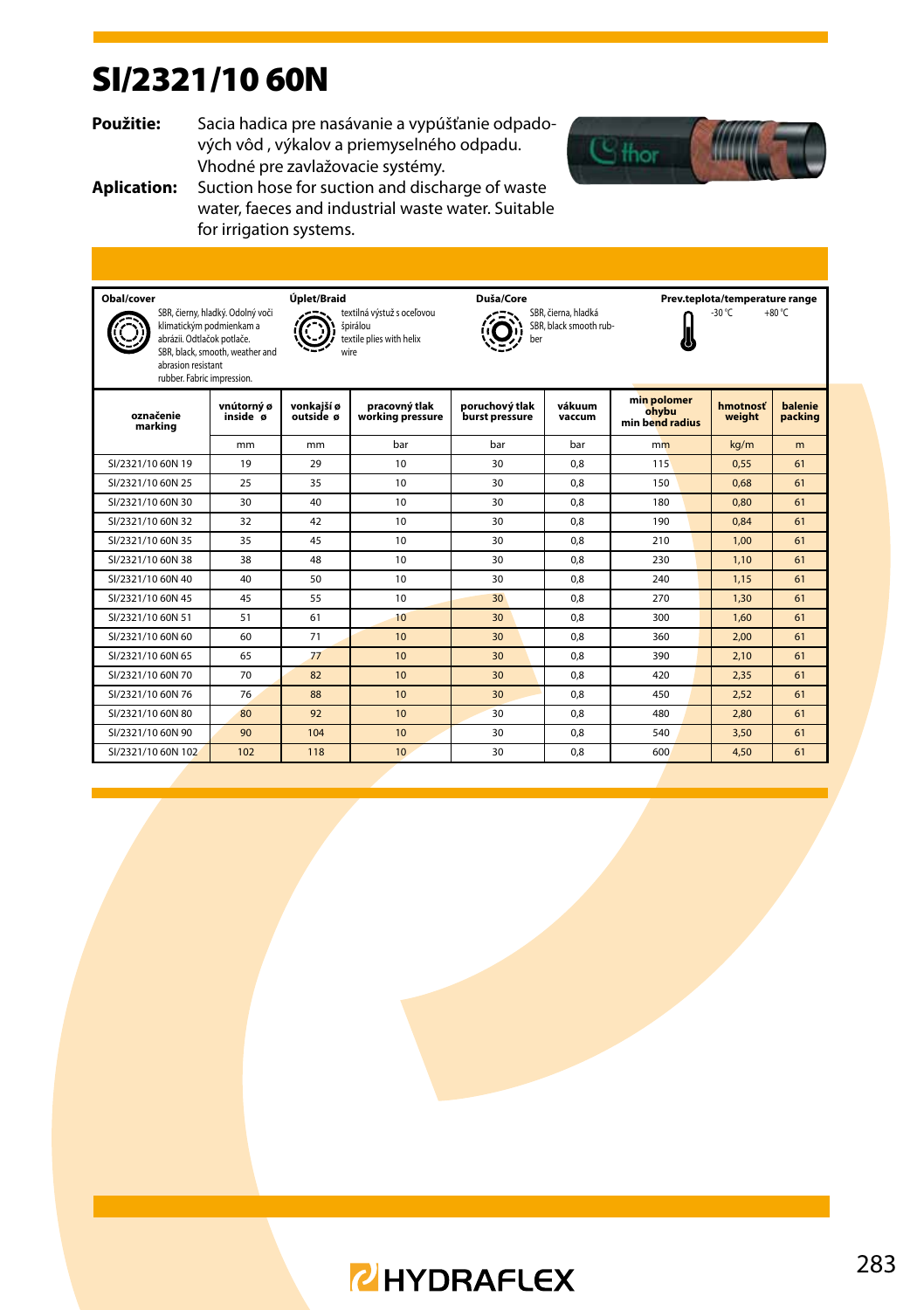#### SI/2311/3 70N

**Použitie:** Sacia a tlaková hadica na vodu, kaly, kanalizácie<br>**Aplication:** Suction and delivery hose with soft cuffs for Suction and delivery hose with soft cuffs for water, slurries, sewage



| Obal/cover                                                                                                                                                                                                                                                                                                                                  |                        | Úplet/Braid                              |                                      |                                     | Duša/Core        |                                         | Prev.teplota/temperature range |                    |  |  |
|---------------------------------------------------------------------------------------------------------------------------------------------------------------------------------------------------------------------------------------------------------------------------------------------------------------------------------------------|------------------------|------------------------------------------|--------------------------------------|-------------------------------------|------------------|-----------------------------------------|--------------------------------|--------------------|--|--|
| SBR, čierny, zvlnený, odolný voči klimatickým<br>SBR, čierna, hladká guma<br>textilná výstuž s oceľovou špirálou<br>-20 °C<br>$+80 °C$<br>SBR, black smooth rubber<br>podmienkam a abrázii. Odtlačok textilu.<br>textile plies with helix wire<br>SBR, black corrugated, weather and abrasion<br>いい<br>resistant rubber. Fabric impression. |                        |                                          |                                      |                                     |                  |                                         |                                |                    |  |  |
| označenie<br>marking                                                                                                                                                                                                                                                                                                                        | vnútorný ø<br>inside ø | hrúbka steny<br>Wall<br><b>Thickness</b> | pracovný tlak<br>workina<br>pressure | poruchový<br>tlak<br>burst pressure | vákuum<br>vaccum | min polomer<br>ohvbu<br>min bend radius | hmotnosť<br>weight             | balenie<br>packing |  |  |
|                                                                                                                                                                                                                                                                                                                                             | mm                     | mm                                       | bar                                  | bar                                 | bar              | mm                                      | ka/m                           | m                  |  |  |
| SI/2311/3 70N 50                                                                                                                                                                                                                                                                                                                            | 50                     | 6                                        | 3                                    | 9                                   | 0.9              | 250                                     | 1.53                           | 61                 |  |  |
| SI/2311/3 70N 60                                                                                                                                                                                                                                                                                                                            | 60                     | 6                                        | 3                                    | 9                                   | 0.9              | 300                                     | 1.77                           | 61                 |  |  |
| SI/2311/3 70N 70                                                                                                                                                                                                                                                                                                                            | 70                     | 6                                        | 3                                    | 9                                   | 0.9              | 350                                     | 2.04                           | 61                 |  |  |
| SI/2311/3 70N 75                                                                                                                                                                                                                                                                                                                            | 75                     | 6                                        | 3                                    | 9                                   | 0.9              | 375                                     | 2.21                           | 61                 |  |  |
| SI/2311/3 70N 80                                                                                                                                                                                                                                                                                                                            | 80                     | $\overline{7}$                           | 3                                    | 9                                   | 0.9              | 400                                     | 2,38                           | 61                 |  |  |
| SI/2311/3 70N 90                                                                                                                                                                                                                                                                                                                            | 90                     | 8                                        | 3                                    | 9                                   | 0.9              | 450                                     | 3.07                           | 61                 |  |  |
| SI/2311/3 70N 100                                                                                                                                                                                                                                                                                                                           | 100                    | 8                                        | 3                                    | 9                                   | 0.9              | 500                                     | 3.42                           | 61                 |  |  |
| SI/2311/3 70N 110                                                                                                                                                                                                                                                                                                                           | 110                    | 8                                        | 3                                    | 9                                   | 0.9              | 550                                     | 3.75                           | 61                 |  |  |
| SI/2311/3 70N 120                                                                                                                                                                                                                                                                                                                           | 120                    | 8                                        | 3                                    | 9                                   | 0.9              | 600                                     | 4.60                           | 61                 |  |  |
| SI/2311/3 70N 125                                                                                                                                                                                                                                                                                                                           | 125                    | 8                                        | 3                                    | 9                                   | 0.9              | 650                                     | 4.79                           | 61                 |  |  |
| SI/2311/3 70N 150                                                                                                                                                                                                                                                                                                                           | 150                    | 8                                        | 3                                    | 9                                   | 0.8              | 750                                     | 5.70                           | 61                 |  |  |
| SI/2311/3 70N 200                                                                                                                                                                                                                                                                                                                           | 200                    | 12                                       | 3                                    | 9                                   | 0.8              | 1000                                    | 11.58                          | 61                 |  |  |
| SI/2311/3 70N 250                                                                                                                                                                                                                                                                                                                           | 250                    | 12                                       | 3                                    | 9                                   | 0.8              | 1250                                    | 14.57                          | 61                 |  |  |

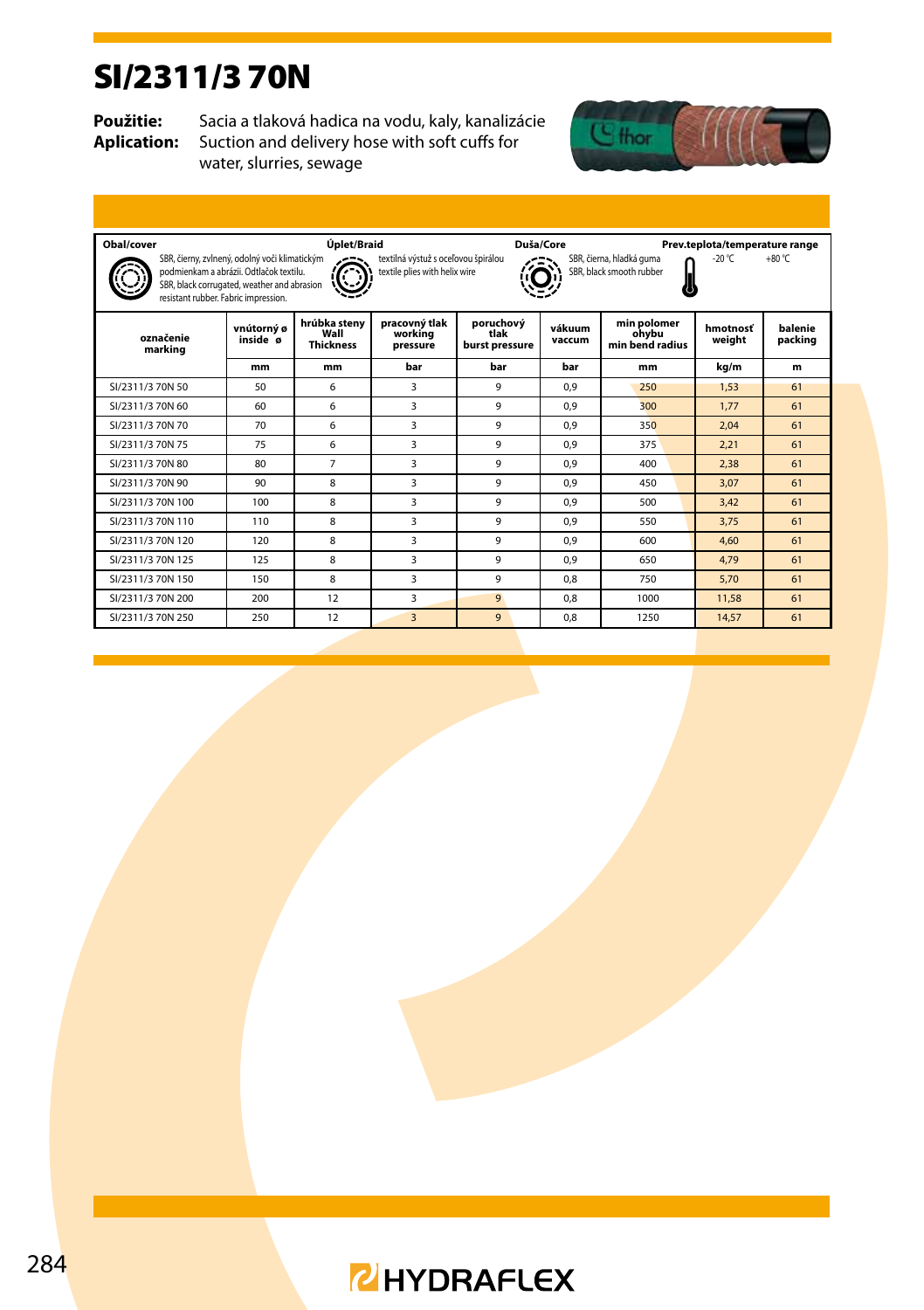#### AKDENIZ

**Použitie:** Sacia a tlaková hadica pre poľnohospodárske, priemyselné a stavebné účely pre vodu a výkaly.

**Aplication:** Water suction and delivery hose, in agricultural, industrial and construction applications for water and sewages.













| označenie<br>marking | vnútorný ø<br>inside ø | dĺžka<br>manžety<br><b>Cuffed End</b> | pracovný tlak<br>working pressure | poruchový tlak<br>burst pressure | vákuum<br>vaccum | min polomer<br>ohybu<br>min bend radius | hmotnosť<br>weight | balenie<br>packing |
|----------------------|------------------------|---------------------------------------|-----------------------------------|----------------------------------|------------------|-----------------------------------------|--------------------|--------------------|
|                      | mm                     | Length(cm)                            | bar                               | bar                              | bar              | mm                                      | kg/m               | m                  |
| AKDENIZ 25.4         | 25,4                   | 10                                    | 3                                 | 10 <sup>2</sup>                  | 0.63             | 65                                      | 0,635              | $1 - 6$            |
| AKDENIZ 32           | 32.0                   | 12                                    | 3                                 | 10 <sup>2</sup>                  | 0.63             | 85                                      | 0.865              | $1 - 6$            |
| AKDENIZ 38           | 38.0                   | 12                                    | 3                                 | 10 <sup>2</sup>                  | 0.63             | 110                                     | 1.090              | $1 - 6$            |
| AKDENIZ 44.5         | 44.5                   | 12                                    | 3                                 | 10 <sup>1</sup>                  | 0.63             | 125                                     | 1,335              | $1 - 6$            |
| AKDENIZ 50.8         | 50.8                   | 12                                    | 3                                 | 10 <sup>1</sup>                  | 0.63             | 140                                     | 1,402              | $1 - 6$            |
| AKDENIZ 63.5         | 63.5                   | 12                                    | 3                                 | 10 <sup>1</sup>                  | 0.63             | 200                                     | 2.090              | $1 - 6$            |
| AKDENIZ 70           | 70.0                   | 12                                    | 3                                 | 10 <sup>1</sup>                  | 0.63             | 250                                     | 2.425              | $1 - 6$            |
| AKDENIZ 76,2         | 76.2                   | 12                                    | 3                                 | 10 <sup>1</sup>                  | 0.63             | 275                                     | 2,660              | $1 - 6$            |
| AKDENIZ 101.6        | 101.6                  | 12                                    | 3                                 | 10 <sup>1</sup>                  | 0.63             | 400                                     | 3,540              | $1 - 6$            |
| AKDENIZ 127          | 127.0                  | 15                                    | 3                                 | 10 <sup>1</sup>                  | 0.63             | 500                                     | 5,470              | $1 - 6$            |
| AKDENIZ 152.4        | 152.4                  | 15                                    | $\overline{3}$                    | 10 <sup>1</sup>                  | 0.63             | 600                                     | 6.965              | $1 - 6$            |
| AKDENIZ 203.2        | 203.2                  | 15                                    | $\overline{\mathbf{3}}$           | 10 <sup>1</sup>                  | 0.63             | 800                                     | 9.245              | $1 - 6$            |
| AKDENIZ 254          | 254.0                  | 15                                    | 3                                 | 10 <sup>1</sup>                  | 0.63             | 1100                                    | 15,930             | $1 - 6$            |
| AKDENIZ 304.8        | 304.8                  | 15                                    | $\overline{\mathbf{3}}$           | 10 <sup>10</sup>                 | 0.63             | 1400                                    | 18,915             | $1 - 6$            |

Poznámka: Sacia hadica AKDENIZ pre fekálne vozy DN 102 sa dodáva v dĺžkach 2,4 m, 3,0 m a 6,0 m. Na požiadavku zákazníka aj s osadenými koncovkami.

Note: Suction hose for sludge vehicles AKDENIZ DN 102 is supplied in lengths 2.4 m. 6.0 m and 3.0 m. On customer request with fixed ends.

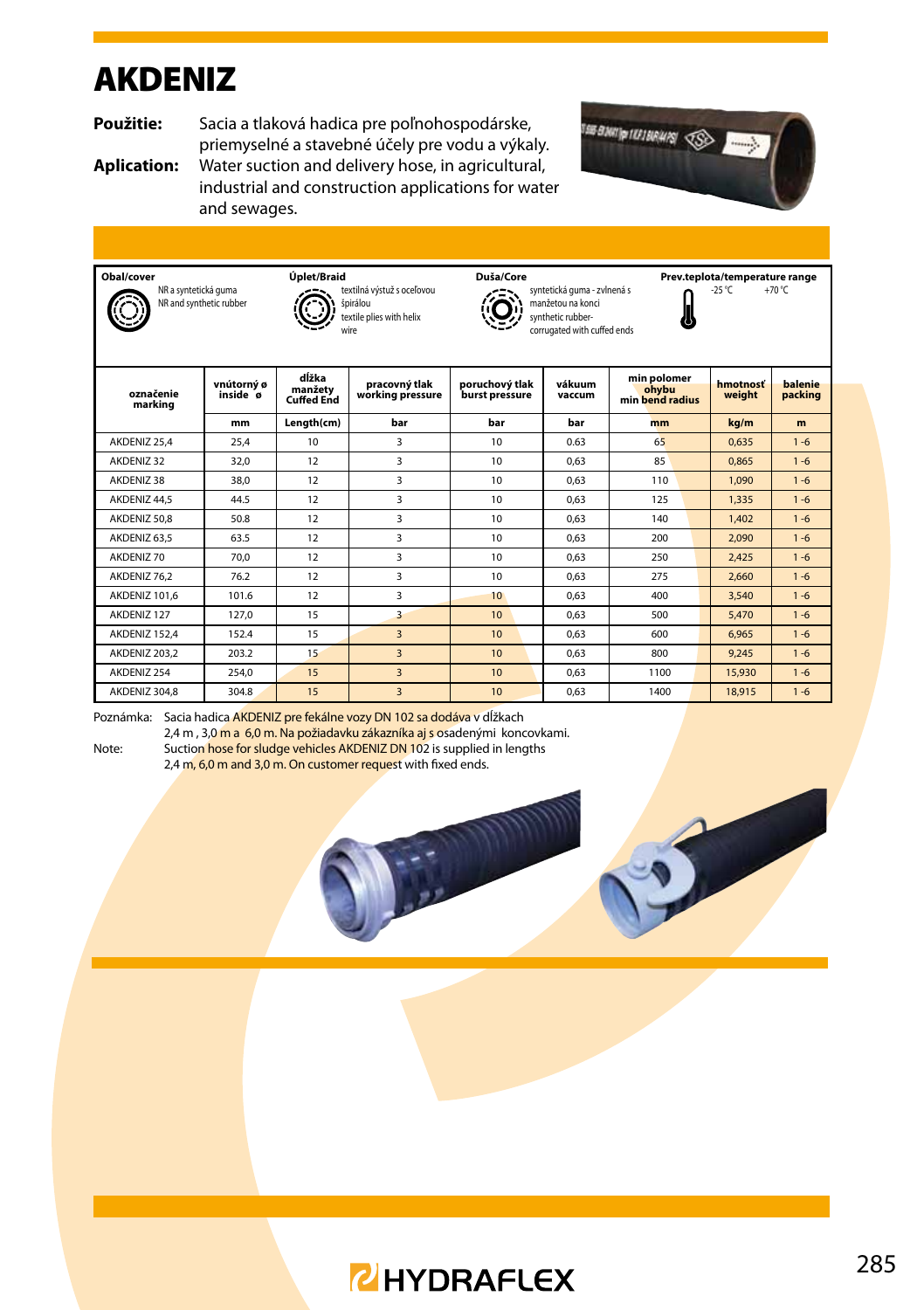# IK 25

**Použitie:** Hadica pre preplachovanie kanalizácie s opletením zo syntetickej priadze. S koncovkami BSP.



**Aplication:** Hose for sewage system flushing with synthetic yarn braid. With BSP adapters.

| Obal/cover<br>Úplet/Braid<br>Duša/Core<br>Prev.teplota/temperature range<br>NR/BR, čierny, hladký, odolný voči poveternost-<br>syntetická priadza, opletenie<br>SBR, čierna, hladká<br>-35°C<br>$+80^{\circ}$ C<br>synthetic yarn, braid<br>ným vplyvom aj obrusovaniu (cca 35 mm <sup>3</sup> )<br>SBR, black, smooth<br>NR/BR, black, smooth, resistant to weather<br>conditions and abrasion (approx, 35 mm <sup>3</sup> ) |                        |                         |                                      |                                     |                                            |                    |                    |  |
|-------------------------------------------------------------------------------------------------------------------------------------------------------------------------------------------------------------------------------------------------------------------------------------------------------------------------------------------------------------------------------------------------------------------------------|------------------------|-------------------------|--------------------------------------|-------------------------------------|--------------------------------------------|--------------------|--------------------|--|
| označenie<br>marking                                                                                                                                                                                                                                                                                                                                                                                                          | vnútorný ø<br>inside ø | vonkajší ø<br>outside ø | pracovný tlak<br>working<br>pressure | poruchový<br>tlak<br>burst pressure | min polomer<br>ohvbu<br>min bend<br>radius | hmotnosť<br>weight | balenie<br>packing |  |
|                                                                                                                                                                                                                                                                                                                                                                                                                               | mm                     | mm                      | bar                                  | bar                                 | mm                                         | kg/m               | m                  |  |
| IK 25 13                                                                                                                                                                                                                                                                                                                                                                                                                      | 13                     | 25                      | 250                                  | 625                                 | 70                                         | 0,46               | rôzne              |  |
| IK 25 19                                                                                                                                                                                                                                                                                                                                                                                                                      | 19                     | 31                      | 250                                  | 625                                 | 95                                         | 0,61               | rôzne              |  |
| IK 25 25                                                                                                                                                                                                                                                                                                                                                                                                                      | 25                     | 39                      | 250                                  | 625                                 | 110                                        | 0.86               | rôzne              |  |
| IK 25 32                                                                                                                                                                                                                                                                                                                                                                                                                      | 32                     | 48                      | 250                                  | 625                                 | 150                                        | 1,27               | rôzne              |  |